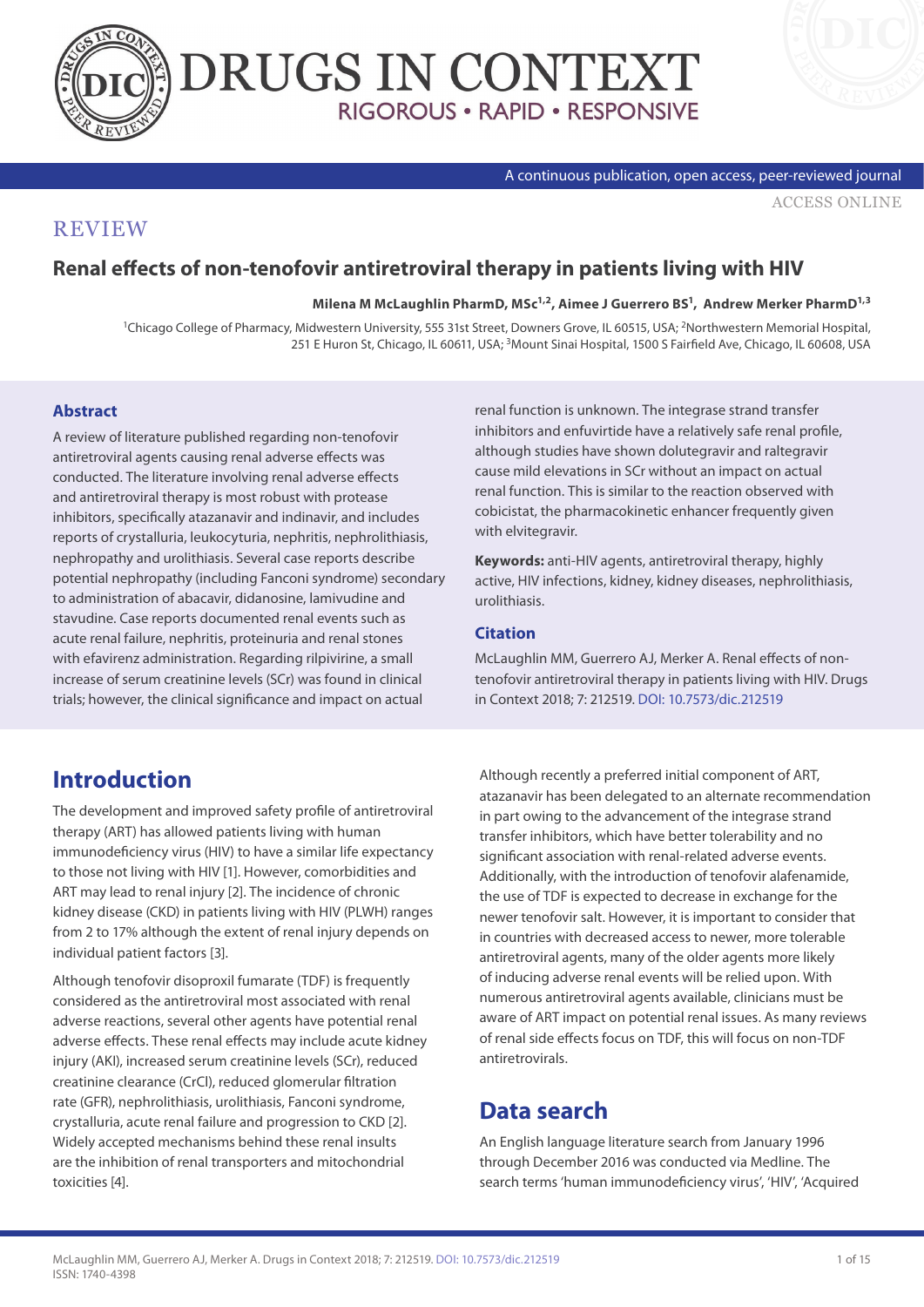Immunodeficiency Syndrome', 'AIDS' and 'renal' (in addition to related medical subject heading [MeSH] terms) were used to identify articles detailing any type of renal injury related to ART. Any article detailing renal issues solely with TDF was excluded. Among the articles identified for review, the citations were reviewed for additional relevant references.

# **Nucleoside reverse transcriptase inhibitors (NRTIs)**

### Abacavir (ABC)

A prospective international cohort study used adult participants from the D:A:D study to investigate the correlation between using ART and the development of CKD in PLWH with normal renal function at baseline (estimated GFR [eGFR] >90 mL/min) [5]. After adjusting for confounding variables, cumulative exposure up to 6 years or more of ABC did not increase CKD incidence. A retrospective study found that patients with a history of hypertension (HR=2.39, *p*<0.0001) and acute renal injury (HR=2.40, *p*<0.0001) had an increased risk of developing CKD (defined as two consecutive eGFR [MDRD] ≤60 mL/min over ≥3 months) in addition to any ABC exposure (HR=1.37, *p*=0.03) within the previous 6 months [6].

Two case reports describe varying degrees of renal impairment with ABC use. One patient developed Fanconi syndrome with nephrogenic diabetes insipidus (NDI) [7]. The second case reported a male patient whose ART consisted of nelfinavir (NFV), lamivudine (3TC) and stavudine (d4T) before NFV was exchanged for ABC. The patient experienced flu-like symptoms, low grade fever, SCr increase (1.7–3.7 mg/dL) and malaise 5–7 days after switching to ABC. Biopsy found focal segmental glomerulosclerosis in 2 of 12 glomeruli without any evidence of HIV-associated nephropathy as well as acute interstitial nephritis consisting of clusters of eosinophils, which is indicative of drug-induced hypersensitivity reactions [8]. In both patients, ABC was discontinued and renal function returned to normal. It should be noted that hypersensitivity reactions have been reported within the first 4–6 weeks of the use of ABC. Common symptoms include fever, skin rash, fatigue, shortness of breath, cough, dyspnea and gastrointestinal (GI) issues. Patients may have these symptoms even if they have tested negative for the HLA B\*5701 allele. It is recommended that ABC is discontinued and not rechallenged, as it could be life threatening [8].

### Didanosine (ddI)

The development of Fanconi syndrome has been associated with ddI use in multiple reports. Three separate cases report patients treated with ddI presenting with metabolic disturbances, hyperuricemia, hypophosphatemia, glycosuria and elevated SCr levels. The first case confirmed the diagnosis of Fanconi syndrome when a biopsy revealed proximal tubular necrosis in addition to pancreatitis and NDI [9]. Interestingly, the

patient in the second case had been on a long-term regimen that included ddI and 3TC [10]. The third case reported a diagnosis of NDI with polyuria polydipsia with large amounts of urinary phosphate excretion [11]. All symptoms of renal tubular dysfunction subsided once ddI therapy was discontinued. It is suggested that high ddI concentrations are associated with the development of NDI when coadministered with another antiretroviral [11]. The development of ddI-associated renal impairment has ranged from 19 months to 7 years from the cases reported in the literature. These varying time frames may be due to several factors including the interaction of other ART that was added or removed from the patient's regimen.

### Lamivudine (3TC)

There have been multiple case reports of renal injury associated with ART including 3TC. One report describes two separate male patients who developed acute renal failure and pancreatitis. Blood urea nitrogen (BUN) and SCr level increased significantly in both cases (patient 1: 41.8 mmol/L and 760.2 μmol/L; patient 2: 38.2 mmol/L and 654.2 μmol/L) while receiving 3TC and full dose ritonavir (RTV) or saquinavir (SQV). Antiretroviral treatment was discontinued and when rechallenged, both patients presented with fever and worsening abdominal pain. Once ART was discontinued, all symptoms resolved and BUN/SCr levels normalized [12].

In a separate case report, a female patient developed Fanconi syndrome with lactic acidosis while on d4T and 3TC. Fanconi syndrome was attributed to injury of proximal renal tubular cells resulting from mitochondrial toxicity owing to ART [13]. Renal mitochondrial dysfunction was reported in another female patient that manifested into metabolic acidosis, elevated lactate levels, excessive urinary loss of bicarbonate and hypophosphatemia. This patient was also treated with 3TC and d4T for 13 months [14]. In each case, discontinuation of all ART improved all symptoms. These cases are further detailed in the stavudine section.

### Stavudine (d4T)

Several case reports have associated d4T use with metabolic acidosis. One case describes a female PLWH who developed Fanconi syndrome and lactic acidosis while receiving d4T and 3TC for 9 months [13]. The patient was diagnosed with a high anion gap metabolic acidosis and her ART was subsequently discontinued. Proximal renal tubular injury was evident as there was a continued presence of glucose, phosphate and amino acids in the urine. The study authors concluded d4T was the likely cause as it is known to cause lactate levels to increase and mitochondrial DNA toxicity [13]. The combination of nucleoside analogues and protease inhibitors (PIs) may provoke pancreatorenal syndrome in PLWH. A male PLWH experienced severe abdominal pain and fever with continuous elevation of BUN and SCr levels [12]. The patient's regimen included d4T (80 mg daily), 3TC (300 mg daily) and RTV (1200 mg daily).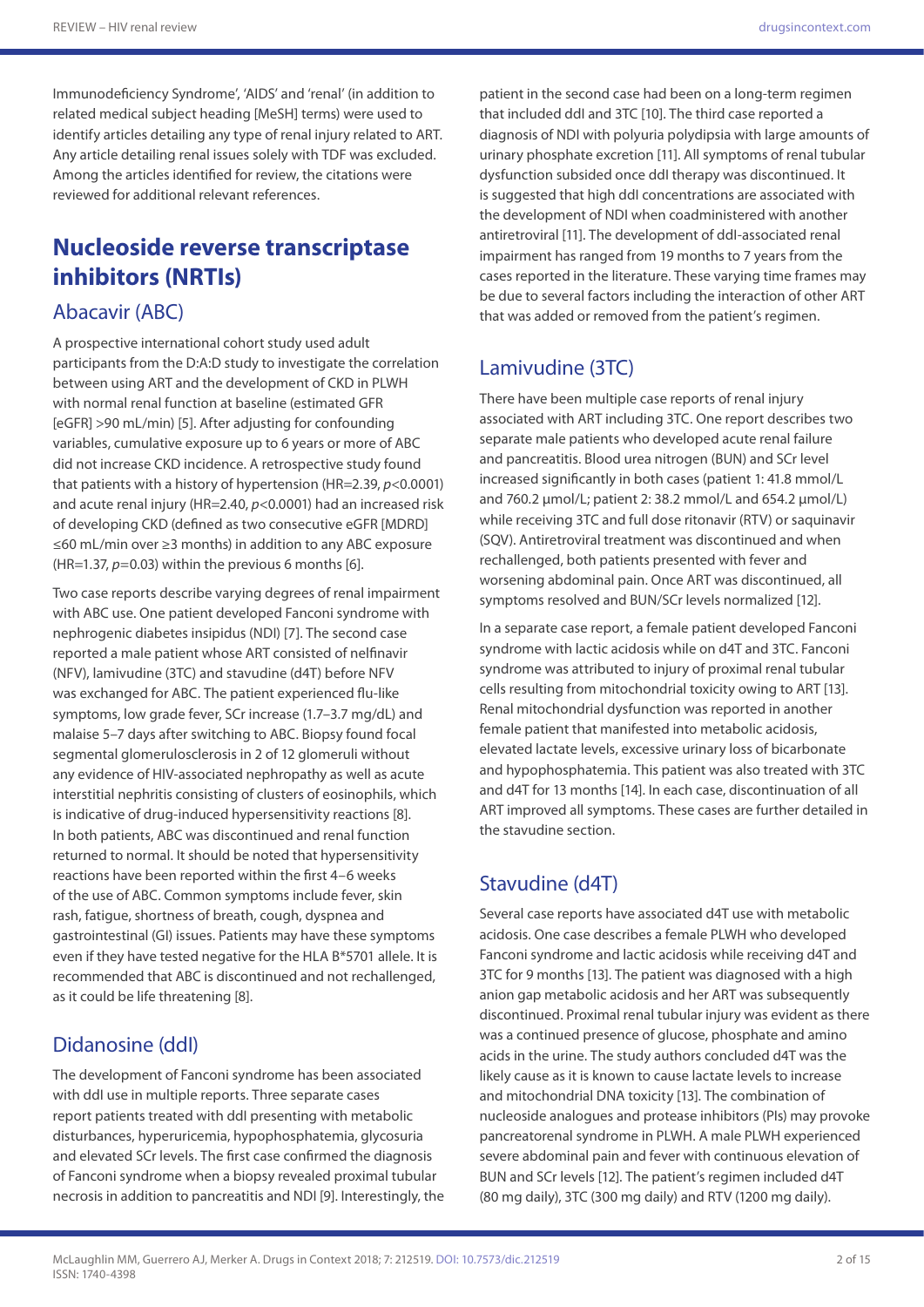His symptoms began after the RTV dose was fully titrated. After developing metabolic acidosis, his ART was discontinued and dialysis was started. The authors noted that after resuming ART the symptoms returned [12]. This case is also detailed in the ritonavir section. A third case report described the incidence of lactic acidosis and renal failure secondary to acute hepatic failure in a patient on d4T and ddI for 18 months. The following laboratory parameters were taken on admission: lactate 139.2 mg/dL, bicarbonate 2.8, pH 7.02, SCr 1.38 mg/dL and BUN 35.9 mg/dL. Enlarged kidneys with perirenal effusion on both sides were revealed in a computed tomography (CT) scan performed on day 3. However, renal function parameters were normal. The patient fully recovered after intensive supportive care, 3 days of hemofiltration and ART discontinuation [15].

The following case report describes type B lactic acidosis in five different patients. All patients had been treated with d4T ranging from 7 to 12 months prior to hospital admission. Most patients complained of abdominal pain, nausea, vomiting and anorexia. CT scans revealed fatty liver disease in all five patients and pancreatitis in two patients. The mean peak lactate level was 10.3 mmol/L, and four of the five patients improved between 4 and 60 weeks. One died 24 days after hospital admission (serum lactate was 8.5 mmol/L), and an autopsy revealed acute pancreatitis with fat necrosis, massive hepatomegaly with fatty accumulation and acute renal tubular necrosis. Two patients received d4T monotherapy and the remaining patients were on d4T with either 3TC or zidovudine [16]. In another case report, a female had been treated with d4T and 3TC for 13 months. The patient developed metabolic acidosis (pH 7.17), hypophosphatemia (0.09 mmol/l) and presented with high levels of lactate (4.4. mmol/l). As the patient's serum lactate was elevated, it was suspected that mitochondrial toxicity was induced by the use of d4T or 3TC [14].

# **Non-nucleoside reverse transcriptase inhibitors (NNRTIs)** Efavirenz (EFV)

Hypersensitivity reactions have been associated with the utilization of EFV. Several case reports have concluded that these reactions may have a negative impact on renal function. EFV was implicated as the cause of acute renal failure following a severe hypersensitivity reaction in a patient receiving TDF, 3TC, EFV and prophylactic doses of sulfamethoxazole/ trimethoprim. Laboratory values and urinalysis revealed plasma SCr of 4.7 mg/dL, hypertransaminasemia, microhematuria, leukocyturia and granular casts present. The patient also developed severe hepatitis and pneumonitis but had no skin rashes or serum eosinophilia. TDF and 3TC were restarted and RTV replaced EFV with no incident [17]. Another case report described an event of acute interstitial nephritis in a male patient who had been treated with EFV, LPV/ritonavir (/r) and emtricitabine (FTC)/TDF for 5 years. The patient presented

with a 4-day history of fever, anorexia, chest pain, reduced urinary output and mild diarrhea. Urinalysis revealed mild proteinuria and leukocytes in the urine. A renal biopsy showed acute interstitial nephritis with the presence of neutrophils and eosinophils. After treatment with prednisone and hemodialysis, the patient resumed treatment with LPV/r, nevirapine (NVP) and ABC/FTC with no complications [18].

The development of renal stones has also been attributed to EFV use in several case reports. The first report includes a male who developed pyelonephritis resulting from urinary obstruction. The patient presented with fever, chills and a 6-week history of left flank pain. EFV had been added to his regimen of ABC and 3TC 3 years prior. Laboratory parameters showed elevated C-reactive protein 180 mg/L, SCr 128 mmol/L, and leukocytes and bacteria in urine. The pyelonephritis led to septic shock and an emergency catheterization was performed, removing a 7-mm calculi composed of 50% EFV metabolites (M4, M5 and M8) and 50% unspecified proteins. Prior to the procedure SCr was 208 mmol/L and dropped to 112 mmol/l 4 days after. The patient resumed EFV treatment 6 months after remaining asymptomatic [19]. Continuation of efavirenz suggests that other factors may also have contributed to the development of the renal stone; this hypothesis is supported by the presence of 50% unspecified proteins upon stone analysis. Another report discusses a male patient with an 8-week duration of left flank pain while receiving EFV (600 mg), RTV (100 mg) and atazanavir (ATV; 300 mg) for the previous 2 years. The patient had a prior history of renal colic from unknown causes but reported no events for over 13 years owing to maintaining adequate hydration. SCr 166 mmol/L, C-reactive protein was 109 mg/dL and radiography showed calculi in both kidneys (3–4 mm and 1–2 mm). The patient spontaneously passed a 3-mm stone that was composed of 60% EFV and 40% unspecified proteins and the SCr levels dropped significantly 2 days later [20].

Although the use of EFV has been linked to the development of renal stones, data suggest that EFV carries a lower risk compared to ATV/r. A 45-month retrospective study in a large cohort compared the rate of developing renal stones between ATV/r (n=1000) versus a combined group of EFV, LPV/r, and darunavir (DRV)/r (n=3293). After adjusting for previous exposure to indinavir (IDV)/r exposure in each group, study authors concluded that exposure to ATZ/r carried a higher risk of developing renal stones compared to the EFV, LPV/r and DRV/r group cohort (5.67 *vs* 1.51 per 1000 patient years, respectively) [21]. This data is also detailed in the atazanavir section.

Barbour et al. reported a different type of renal impairment induced by EFV. In July 2004, a male patient presented to a renal clinic for elevated blood pressure and proteinuria. A 24-hour urine collection contained 8.1 g of protein and an ultrasound (US) showed cortical atrophy on both kidneys. Results from a renal biopsy confirmed focal interstitial fibrosis with no inflammation present with normal tubules and glomeruli. Months later EFV was discontinued owing to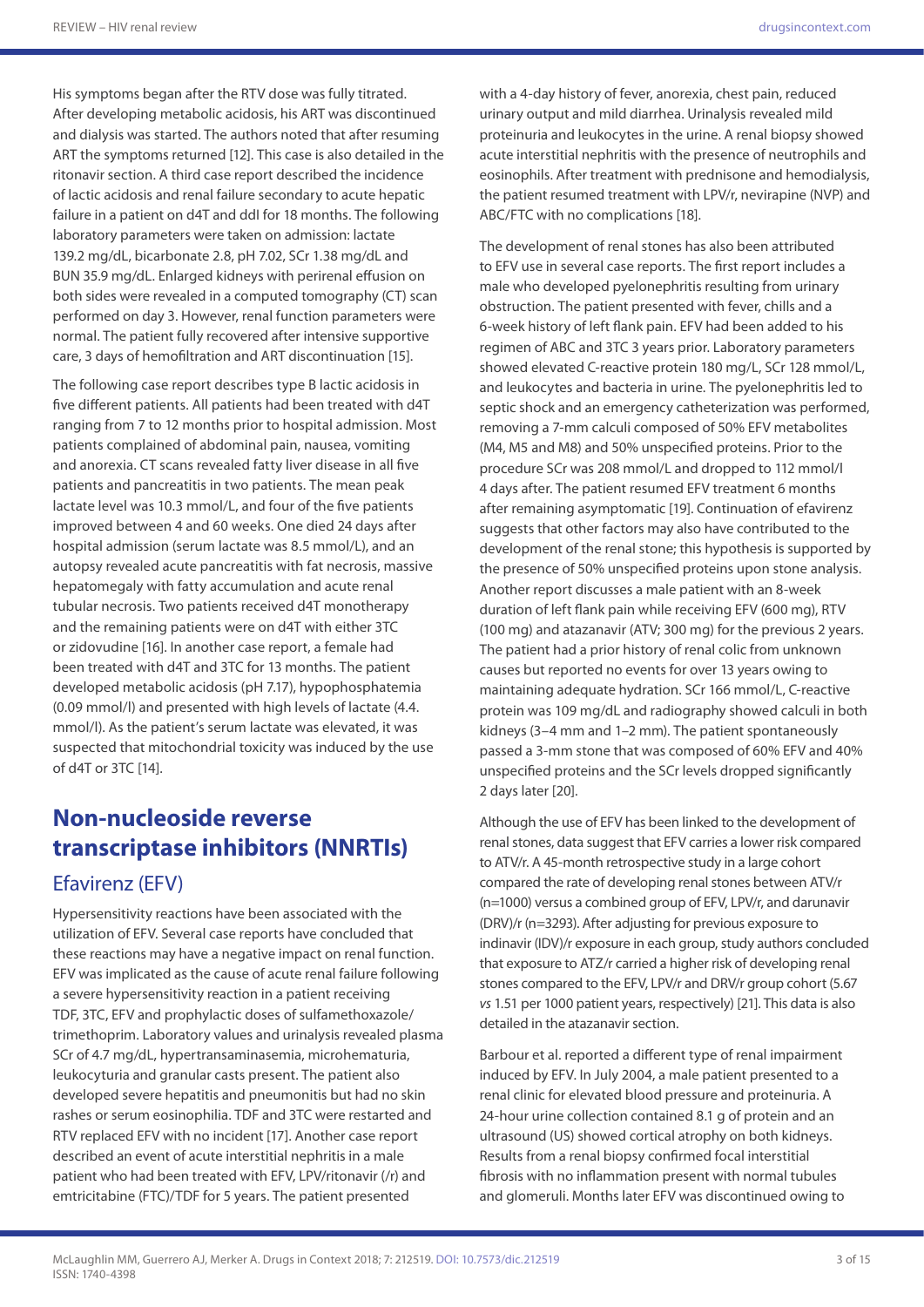nightmares and NVP (200 mg) was initiated. The proteinuria gradually decreased and normalized over 6 months. The presence of proteinuria is indicative of podocyte damage, which likely resulted from the use of EFV [22].

### Rilpivirine (RPV)

The ECHO trial was a Phase III, randomized, double blind, active-controlled trial. It compared the efficacy, safety and tolerability of RPV (n=346) with EFV (n=344) in ART naïve PLWH. Both treatment group regimens also included TDF and FTC. There were no discontinuations in either treatment groups resulting from renal adverse events. Results revealed a small increase in the SCr level for the RPV group during the first treatment that remained stable over the remaining weeks. Estimated GFR levels were slightly below baseline as well, but were within normal limits. The study authors reaffirmed that RPV induced an increase in the SCr level, however, did not directly cause renal toxicity [23]. An analysis of the ECHO and THRIVE trial results compared the safety and efficacy of RPV (25 mg) with EFV (600 mg). There were no discontinuations of treatment related to renal adverse events. There was a small median increase in the SCr level in the RPV group (0.1 mg/dL) compared to EFV (0.01 mg/dL); however, the cystatin C levels did not show a decrease in GFR. This suggests that RPV inhibits the secretion of SCr and does not cause direct renal injury [24].

A study by Moss et al. investigated potential drug–drug interactions resulting from the inhibition or transport of RPV by various drug transporters [25]. RPV has the potential to impact substrates of ABCB1 transporter moving across the brush border membrane of proximal tubular cells in the kidney. Contrary to two separate efficacy studies reporting that a small increase in SCr level may have ensued from the inhibition renal proximal transporters by RPV, Moss et al. affirmed that it could not be explained by this mechanism [23–25]. However, the authors noted that SLC22A1 may contribute to variability in rilpivirine exposure, thereby affecting the interaction of rilpivirine with ABCB1 [25].

# **Integrase strand transfer inhibitors (INSTIs)**

### Dolutegravir (DTG)

Koteff et al. investigated the effects of DTG on SCr levels in 34 healthy patients over a 14-day period. The study was an open label, randomized, parallel, placebo-controlled study consisting of three different groups: DTG (50 mg daily), DTG (50 mg twice daily) and placebo (daily). Participants also received iohexol, which is freely filtered, and paraaminohippurate (PAH) on days 1, 7 and 14 to determine if DTG has an impact on glomerular filtration and renal blood flow. Additional GFR and tubular function biomarkers such as albumin, total protein and cystatin C were measured. The authors concluded that DTG (50 mg daily and twice daily)

does not impact glomerular filtration or renal blood flow. They confirmed DTG may increase SCr levels by 10–14%. However, its effects are reversible and nonpathological [26]. Reese et al. investigated the metabolizing pathways and transporters involved in the distribution of DTG to determine potential drug–drug interactions. The study authors reported that DTG inhibits renal transporter OCT2, resulting in a mild increase in SCr that is reversible [27]. Eadon et al. subsequently reported that other specific biomarkers showed no evidence of renal injury [28]. Dolutegravir is eliminated (approximately 64%) in feces [29].

A single center, retrospective chart review assessed SCr and CrCl in newly diagnosed PLWH. Twenty-four patients were administered DTG and three or more SCr levels drawn within 60 weeks. The results confirmed that DTG increases the SCr levels initially but remains stable throughout the treatment. Only two patients on DTG had a decline in CrCl; however, the drug was not discontinued [30]. Small, nonprogressive increases in the SCr level were reported in the SPRING-1 trial [31]. In the SPRING-2 trial, 15 patients in the DTG group had grade 1–2 'treatment-emergent creatinine toxic effects' but no discontinuations were caused by renal events [32].

### Elvitegravir (EVG)

When EVG is administered alone, it is metabolized by the liver into two metabolites. A clinical pharmacokinetic and pharmacodynamic study found 6.7% of radioactive EVG/ RTV ( $[14C]$ ) was eliminated in the urine with no traces of unchanged parent drug observed in the urine. The study also concluded that 94.8% of the integrase inhibitor was eliminated in the feces via hepatobiliary excretion. These findings demonstrate that the metabolism and elimination profile of EVG will likely not affect PLWH that also have renal impairment [33]. As EVG is coadministered with cobicistat (COBI), it may be difficult to separate any adverse events occurring between these two agents. COBI is reviewed as an individual agent in its own section.

## Raltegravir (RAL)

Two separate studies showed RAL is responsible for increased SCr levels without inducing renal injury. The first trial aimed to determine the renal effects of a 2-week, high dose regimen of RAL (0.2 mg/mL) in C57BL/6 mice. The study authors used 18 mice and categorized them into three different treatment groups: standard water, RAL-containing water (40 mg/kg/day) or DTG-containing water (2.7 mg/ kg/day). The dose of RAL was determined by a previously published mouse model [34]. Both study groups were administered doses four times over the normal human dose of either integrase inhibitor and each mouse consumed an average 4.3 mL of water per day. Results confirmed that RAL significantly increases the SCr levels (0.25 mg/dL) compared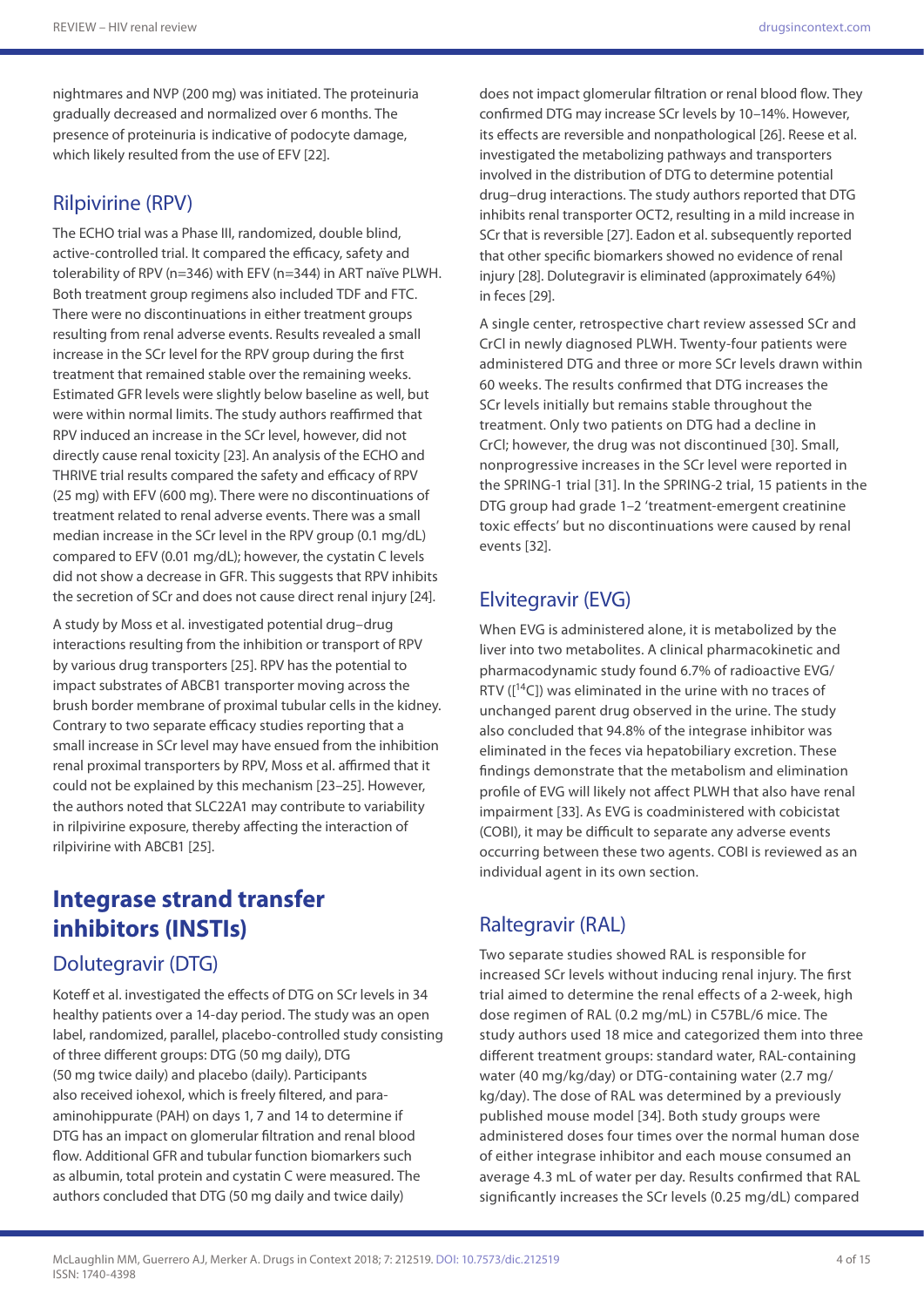to control (0.17 mg/dL). The study authors concluded that there were no direct signs of nephrotoxicity and attributed the increase in the SCr level to the direct inhibition of renal OCT2 transporters [28]. The second trial was a single center, retrospective chart review that assessed SCr and CrCl in newly diagnosed PLWH. Twenty-nine patients were initiated on RAL and patients had a minimum of three SCr levels drawn within 60 weeks. Results revealed that RAL causes an initial increase in SCr levels that remains stable throughout the treatment [30].

Vassallo et al. provided the first case report of recurrent acute renal colic in a 25-year-old female living with HIV being treated with RAL, FTC/TDF, DRV and RTV. The patient had presented with right flank pain and a mild fever. A CT scan showed right obstructive kidney infection with an 8-mm kidney stone. Stone analysis revealed that it was primarily composed of RAL (269 µg/mg), along with RTV (23.1 µg/mg) and DRV (15.6 µg/mg). The plasma concentration and renal clearance of RAL were within normal limits, suggesting stone formation was not dose dependent [35]. Renal function was followed over a 12-week period in a renal transplant patient who was receiving RAL. The patient's CrCl steadily declined after starting RAL, 3TC and TDF (baseline: 62 mL/min, 12th week: 60 mL/min and follow up: 46 mL/min) [36]. Interestingly, another case reports a PLWH with normal renal function who developed acute renal failure while being treated with RAL and FTC/TDF. Three months prior to hospital admission, the patient's SCr level was 1 mg/dL. The patient complained of muscle pain in the dorsolumbar region, abdomen and neck. Dark urine, oliguria and elevated levels of phosphorus (7.23 mg/dL), AST (177 U/L) and ALT (196 U/L) were also found. The patient was given six sessions of hemodialysis, which improved his renal function and increased his diuresis. SCr was 1.8 mg/dL 16 days after admission and 1.1 mg/dL 21 days later. The renal injury was attributed to the development of rhabdomyolysis; however, the ART could have been directly responsible because the patient did not have any predisposing conditions [37]. Although tenofovir may have likely contributed to potential renal effects in these cases, raltegravir should be considered as an offending agent if all other causes of renal impairment have been excluded.

Contrary to previous trials, Gupta et al. reported that RAL can cause glomerular injury as this study found an increase in serum cystatin C and SCr levels. The 24-week long, single center, open-label, randomized trial consisted of 13 adult PLWH who remained on their current regimen of TDF/FTC/ EFV and 15 patients who were switched to TDF/FTC and RAL. Renal function was estimated as CrCl (Cockcroft–Gault equation) and eGFR (cystatin C and cystatin C-creatinine). Results from the switch group showed significant decreases in CrCl at week 24 and reduction in eGFR estimates at week 8 that continued through week 24. Study authors noted that RAL reduces the plasma concentrations of TDF, indicating that renal impairments are likely produced by RAL [38]. It should also be considered that there may be an interaction between TDF renal toxicity and RAL use.

# **Protease inhibitors (PIs)**

# Amprenavir (AMP)

A single case report described a PLWH who developed a urinary stone secondary to AMP exposure. The patient had a history of urinary stones, having developed two stones composed of NFV (99%) and IDV (1%). The patient presented with right flank pain and recurrent urinary tract infections, and CT revealed five stones between the left and right kidneys. One stone was composed of 95% unmodified AMP and 5% RTV [39]. Surprisingly, no similar reports were found involving its prodrug formulation, fosamprenavir.

### Atazanavir (ATV)

A relationship between urolithiasis and ATV administration has been well documented. Reports detail five patients who developed urolithiasis, four of which presented with typical renal colic symptoms (abdominal pain, nausea, vomiting and flank pain) and three were confirmed through imaging. ATV composition ranged from 41 to 100% in stone analysis from four patients [40–44]. ATV/r was reduced to 200/100 mg daily in the asymptomatic patient. No new stones were reported and HIV RNA remained undetectable [42]. Over a 5-year period, 30 cases of ATV-induced nephrolithiasis were reported in the Adverse Event Report System (AERS) of the Food and Drug Administration (FDA). Twelve cases reported stones composed of ATV with six cases including percent composition (40–100%). ATV was discontinued in 30% of cases [45]. ATV-associated urolithiasis was reported in 11 (0.97%) patients out of a review of 1134 patients. Four patients had a previous history of urolithiasis, and all patients had urolithiasis-associated symptoms. Stone composition ranged from 10 to 100% ATV [46]. A case–control comparison of 30 patients who developed nephrolithiasis (defined as stone composition containing ATV) following boosted or unboosted ATV administration and controls (n=90) who received boosted or unboosted ATV without associated nephrolithiasis was conducted. A history of IDV usage (44.8 *vs* 20%, *p*=0.02), urolithiasis secondary to IDV use (26.7 *vs* 1.2%, *p*=0.001) and a history of urolithiasis prior to ATV introduction (36.7 *vs* 7.8%, *p*=0.01) were more frequent in cases compared to controls. The median ATV stone composition was 89% (IQR 59.0–95%) [47].

In a retrospective study of 465 patients taking ATV/r and 775 patients taking other PIs, renal stone development was documented in a higher percentage of patients taking ATV (6.7%) compared to those taking other PIs (0.52%, hazard ratio [HR] 10.44, 95% CI: 3.685-29.59; *p*=0.001). Factors associated with stone formation were lower baseline eGFR (HR 1.189, 95% CI: 1.042–1.336; *p*=0.009) and higher baseline uric acid level (HR 1.334, 95% CI: 1.085–1.640; *p*=0.006) [48]. In a second retrospective cohort, the incidence of nephrolithiasis for patients on DRV/r (n=540) was compared to patients taking ATV/r (n=517). There were 37 (7.1%) patients taking ATV/r with nephrolithiasis compared to 1 (0.2%) of patients taking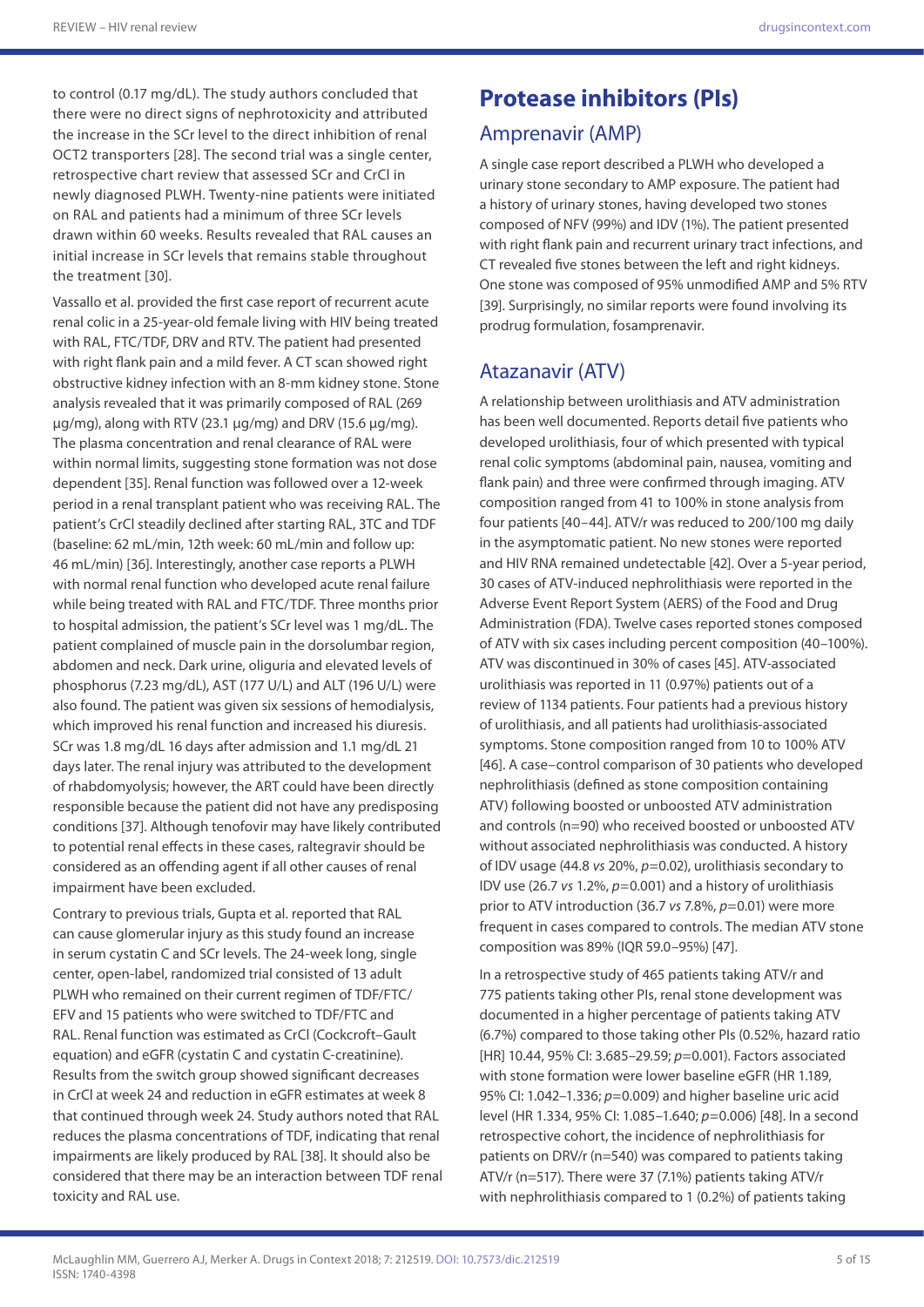DRV/r (HR 26.01, 95% CI: 3.541–191.0; *p*=0.001). ATV/r was found to have a significantly higher incidence (20.2 per 1000 patient years) of nephrolithiasis compared to DRV based regimens (0.86 per 1000 patient years) [49]. Another retrospective cohort compared the incidence of nephrolithiasis for ATV/r regimens (n=1206) compared to DRV/r, LPV/r and EFV based ART (n=4449). The rate of nephrolithiasis development for ATV/r was 7.3 per 1000 patient years (95% CI: 4.7–10.8) compared to 1.9 per 1000 patient years (95% CI: 1.2–2.8) for the DRV/r, LPV/r and EFV group (*p*=0.001) [21].

There are five case reports documenting ATV-induced crystalluria in patients receiving ATV/r 300/100 mg daily. Four patients experienced increased SCr levels (122–195% increase from baseline) with two patients developing tubulointerstitial nephritis (TIN) and another who eventually required hemodialysis. Two patients had confirmed crystals primarily composed (>60%) of ATV. ATV/r was discontinued in three cases resulting in either a stabilization or return to baseline of SCr level [50–54]. Another patient was diagnosed with TIN without crystalluria following presentation of weakness and lethargy after receiving ATV 400 mg daily for 4 weeks. There was a large increase in the SCr level (1.4–11.1 mg/L) and renal biopsy showed TIN with no obstruction found. ATV was discontinued and renal function returned to baseline [55].

Studies have also assessed ATV plasma levels and incidence of nephrotoxicity or urolithiasis. During a study of 98 patients, nine (9.18%) experienced renal colic and six of these had urinary crystals with three composed of ATV. The mean ATV level for those with urolithiasis was slightly higher (1303 *vs* 1161 mg/L) but did not reach statistical significance. Twelve patients (16.2%) met criteria for renal failure (eGFR <60 mL/min or eGFR decrease of 20 mL/min) and higher ATV plasma levels were not associated with renal failure [56]. Studies were conducted involving potential single nucleotide polymorphisms (SNPs) associated with ATV metabolism. In those who received boosted or unboosted ATV and developed urolithiasis, there was an association of SNPs at three different locations with an increased incidence of urolithiasis compared to controls. Only patients of Japanese and East Asian descent were enrolled. The authors commented that the allele variant studied is more common in those of African and European origin based on previous gene mapping, indicating the possibility that ATV-induced nephrolithiasis may be more common in those patients [57].

ATV plasma and urine levels were collected in patients receiving either ATV 400 mg or ATV/r 300/100 mg in asymptomatic patients. The median ATV urine level was significantly higher than median plasma level for ATV 400 mg (14.3 mg/L, range 0.15–50.5 *vs* 0.5 mg/L, range 0.1–11.5 mg/L; *p*=0.001) and ATV/r 300/100 mg (22.3 mg/L, range 0.25–99.0 *vs* 1.3 mg/L, range 0.2–4.3 mg/L, respectively; *p*=0.001). Among the 78 patients receiving ATV, 8.9% (95% CI: 2.6–15.2) had crystals composed of ATV. All had received ATV/r. Duration of ATV therapy was the only factor associated with ATV crystals (*p*=0.044) [58].

Two case reports have documented AKI secondary to ATV administration. One patient had no baseline renal impairment (SCr 1.14 mg/dL) and was receiving ATV/r 300/100 mg while the other patient had baseline renal impairment (SCr 2.0 mg/dL) and was treated with ATV 400 mg daily. After receiving ATV for several weeks, both patients experienced a doubling of SCr level, at which point ATV was discontinued and the SCr level returned to normal [59,60].

Numerous studies have shown a potential impact of ATV on CKD progression. One study assessed patients taking either ATV 400 mg (n=189) or ATV/r 300/100 mg (n=180) daily with baseline eGFR (using MDRD) >50 mL/min. After 144 weeks of therapy, no significant change in eGFR was observed between groups (*p*=0.4297) with a similar decrease for ATV (29%) and ATV/r (28%) [61]. A large prospective study followed patients from ART initiation until CKD progression (eGFR  $<$ 60 mL/min/1.73 m<sup>2</sup> using Cockcroft–Gault or >25% decline if baseline eGFR <60 mL/min/1.73 m<sup>2</sup>). For each additional year of ATV exposure, there was a 22% increased incidence rate ratio (IRR 1.21, 95% CI: 1.09–1.34; *p*=0.003) in CKD progression [62]. In a large retrospective study assessing CKD progression (eGFR <60 mL/min/1.73 m2 using Cockcroft–Gault) in those with baseline eGFR >90 mL/min/1.73 m<sup>2</sup>, ATV/r was found to have a 20% increased incidence to CKD progression with each additional year of exposure (aIRR 1.20, 95% CI: 1.13–1.26; *p*=0.0001). With 5 years of ATV/r exposure, the incidence doubled (IRR 2.44, 95% CI: 1.86–3.21; *p*=0.0001) [5]. ATV/r was associated with an increased incidence of eGFR <70 mL/min (aIRR 1.19/year, 95% CI: 1.09–1.32/year) but not eGFR <60 mL/min (aIRR 1.14/year, 95% CI: 0.93–1.39/year) in patients receiving ART with baseline eGFR >90 mL/min/1.73 m<sup>2</sup> (using Cockcroft–Gault) [63]. The REMAIN study observed adult, treatment-naïve PLWH starting a regimen including ATV/r. During follow up, there was a nonsignificant mean change in eGFR after 5 years of therapy (–1.3 mL/min, 95% CI: –30.3–27.8 mL/min) with a 2.6% incidence of progressing to eGFR < 60 mL/min [64]. This incidence of CKD progression to eGFR < 60 mL/min is similar to that previous studies found for patients receiving any ART (0.6–3.3%) [5,62,63].

One proposed mechanism for ATV-associated AKI or TIN is ATVinduced leukocyturia. However, a retrospective study assessing patients on boosted or unboosted ATV (n=105, baseline eGFR using CKD-EPI: 112.6 mL/min/1.73 m<sup>2</sup>) found no patients with leukocyturia (defined as WBC >5 cells) at last assessment. Patients were followed over a median of 421 days (range 208–914). Five patients with leukocyturia at baseline had less than 5 WBCs at last assessment. There was no significant decrease in eGFR (–0.3187 mL/min/1.73 m2, *p*=0.689) [65]. Patients with stable HIV disease (n=49, undetectable viral load and CD4 > 200 cells/mm<sup>3</sup>) who were receiving either ATV or ATV/r had ATV plasma levels obtained to assess any association with ATV and renal function. Although the ATV level was significantly higher in patients receiving ATV/r (1438 ± 1287 mg/L) compared to ATV alone (612  $\pm$  600 mg/L,  $p$ =0.028), there was no difference in renal function [66].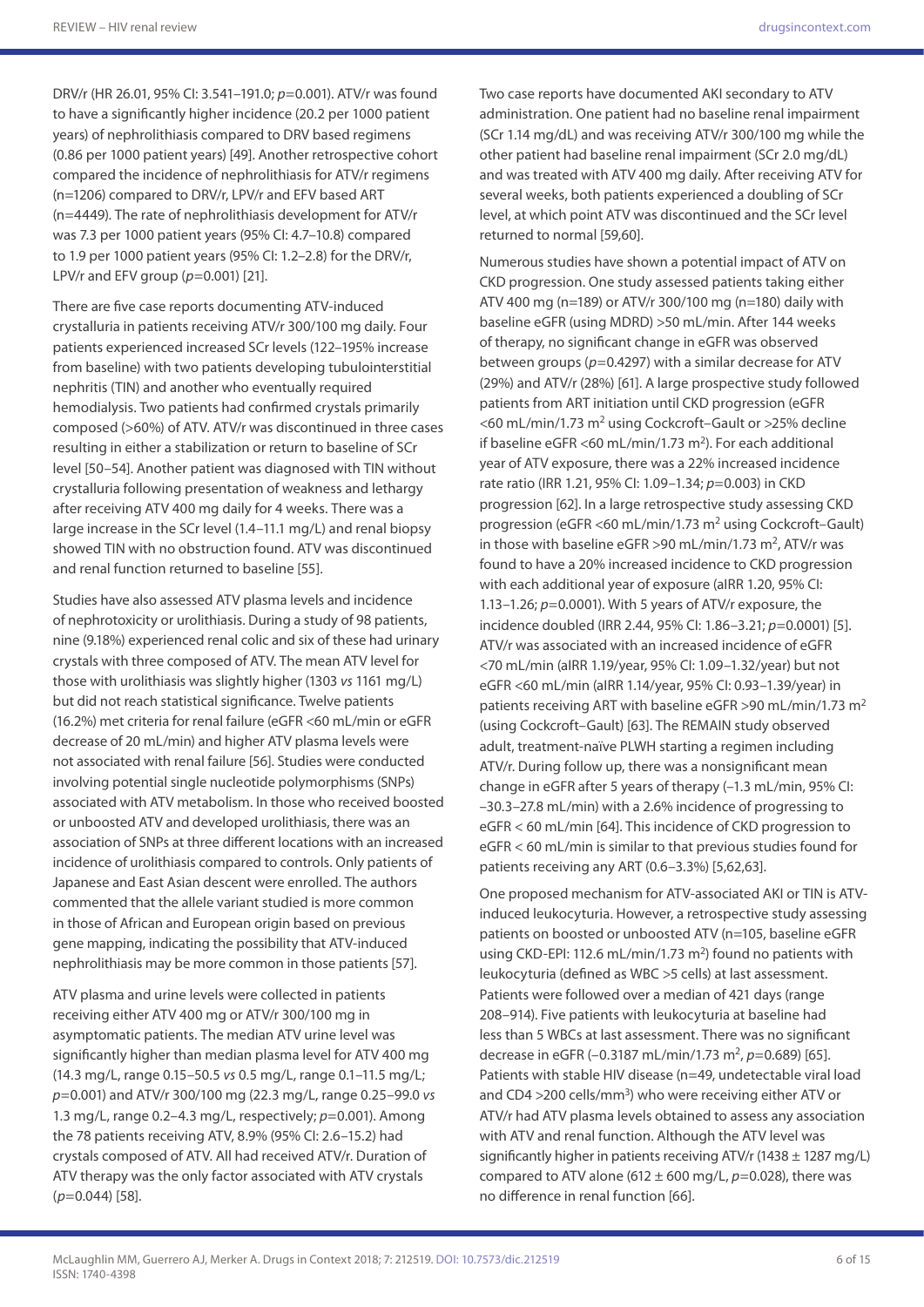### Darunavir (DRV)

The literature describing impact of DRV on renal-related adverse effects is sparse. DRV urine concentrations and crystal formation was assessed in a study of patients receiving DRV/r 800/100 mg (n=98) daily or 1200/200 mg (n=25) total daily dose. DRV levels were approximately 13 times more concentrated in the urine compared to plasma. The median urine and plasma concentration for patients on DRV/r 800/100 mg (2.35 mg/L, range 0.1–12.5 and 26.9 mg/L, range 0.6–112 mg/L, respectively) and DRV/r 1200/200 mg total daily dose (3.69 mg/L, range 0.08–11.3 and 29.7 mg/L, range 0.53–182 mg/L, respectively) were similar. Urine crystal analysis was performed on 51 patients between the DRV/r dosing regimens, and only four patients (three on DRV/r 800/100 mg) had crystals containing DRV (7.8%, CI: 0.4–15.2). There was no significant difference for DRV plasma and urine levels, duration of DRV treatment or urine pH for patients who developed crystals and those who did not [58].

### Indinavir (IDV)

IDV has an extensive history of renal-related adverse effects ranging from urolithiasis to CKD progression. A retrospective study of patients who received IDV found 7.3% had a renalrelated event. These events included loin pain (58%), renal colic (42%) and dysuria with either loin pain or renal colic (19%). Elevated SCr levels (>1.35 mg/dL) were found in 19% of patients with loin pain and 22% with renal colic. Potential precipitating events were documented in 26% of patients, including fluid depletion or dose increase. The only risk factor associated with an increased risk of renal events was concurrent acyclovir use (OR 1.99, 95% CI: 1.14–3.51; *p*=0.016) [67]. Another study attempted to seek potential risk factors for urological symptoms with IDV use. Patients receiving IDV (n=644) were compared to those receiving a different PI (n=1219). Urological symptoms were experienced in 9% of patients receiving IDV compared to 4% on a different PI (RR 8.7, 95% CI: 7.4–10.2). Lean body mass less than 68 kg, HIV RNA less than 1000 copies/mL, absence of co-trimoxazole use and previous change of ART secondary to intolerance were associated with urologic symptoms [68].

IDV plasma samples obtained in patients with urological symptoms were compared to controls without symptoms. Among those with symptoms, 80% had a level higher than the upper 95% confidence limit for controls. The mean ratio IDV plasma concentration for symptomatic patients to controls was significantly higher (2.64, 95% CI: 1.68–4.14; *p*=0.05) [69]. One study found by simulating the environment within the descending Loop of Henle (pH 7.4, temperature 37° C), a plasma IDV concentration of 6.4 mg/L was needed to precipitate IDV crystallization [70].

Two prospective studies assessed the presence of leukocyturia (defined as  $>75$  cells/ $\mu$ L) in adults (n=184) and children (n=30) receiving IDV. Leukocyturia was experienced in 35% of adults and 53% of children, while persistent leukocyturia (defined as two separate episodes of leukocyturia) was found in 24% of adults and 37% of children.  $C_{\text{max}}$  higher than 9 mg/L for adults

was associated with higher risk of persistent leukocyturia (RR 2.5, 95% CI: 1.1–5.8) [71,72]. Adult patients with a median IDV plasma level of at least 9 mg/L had a RR 2.5 (95% CI: 1.1–5.8 mg/L) to experience persistent leukocyturia [71].

One retrospective study followed 240 patients receiving IDV, of which 19 (7.9%) had symptoms of either nephrolithiasis with flank pain, flank pain with no renal stones or dysuria and urinary frequency. Among these, 16 had a urinalysis with all samples having IDV crystals confirmed. Asymptomatic IDV crystalluria was found in 20% of these patients [73]. Another study followed IDV treated patients (n=54) without renal manifestations. During 1 year of observation, 66.6% developed IDV crystalluria and 24% of the 579 samples collected contained IDV crystals [74]. Several case reports and studies illustrate the association between IDV and urolithiasis. Two case reports describe IDV-associated crystalluria [75,76]. A multitude of patients from these reports presented with flank pain and had stones or crystals in the urine [77–86].

There are seven studies assessing the development of renal colic in patients receiving IDV. These studies included patients (n=2557; range 79–758) who were receiving IDV 800 mg twice or three times daily. Between the studies, 350 patients experienced renal colic (13.6%, range 4–28.4%) [87–93]. Three studies analyzed a total of 15 stones for IDV composition, of which three returned with IDV [88,91,92]. IDV discontinuation was documented in three studies (n=153, range 7–96) [88,90,91]. The incidence of renal colic was correlated with increasing environmental temperature as observed during warmer months (r=0.894, *p*=0.0001) [90].

Case reports detail 15 patients (16–60 years old) receiving IDV (doses ranging from 800 mg three times weekly to 2400 mg three times daily) who experienced suspected IDV-associated nephropathy. Thirteen patients experienced increased SCr levels from baseline, with elevations 140–335% [94–103]. Nine patients had renal biopsies performed, two of which had evidence of sclerotic glomeruli, two described tubular atrophy and all had crystals present in either the collecting ducts and/or tubules [95,97,98,100–103]. Four other patients had nephropathy confirmed through either pyelogram or renal US that revealed renal atrophy [96,104,105]. One patient was diagnosed with nephropathy owing to increasing SCr (1.2–1.7 mg/dL after 3 months of IDV) and eosinophils in the urine [94]. Another patient with an increasing SCr level, hematuria, pyuria and proteinuria had an unremarkable renal US. IDV was discontinued with resolution of elevated SCr level, and the patient declined renal biopsy and eventually was rechallenged with IDV which resulted in similar adverse events and led to permanent IDV discontinuation [98]. IDV was documented as discontinued in 12 patients, with SCr levels returning to baseline or near baseline in the nine patients where baseline values were reported [94–99,102–104]. A retrospective study included patients on either IDV (n=32), IDV/r (n=25) or SQV/r (n=54) and the development of nephropathy. Patients taking IDV experienced a significant elevation in mean (SD) SCr level from baseline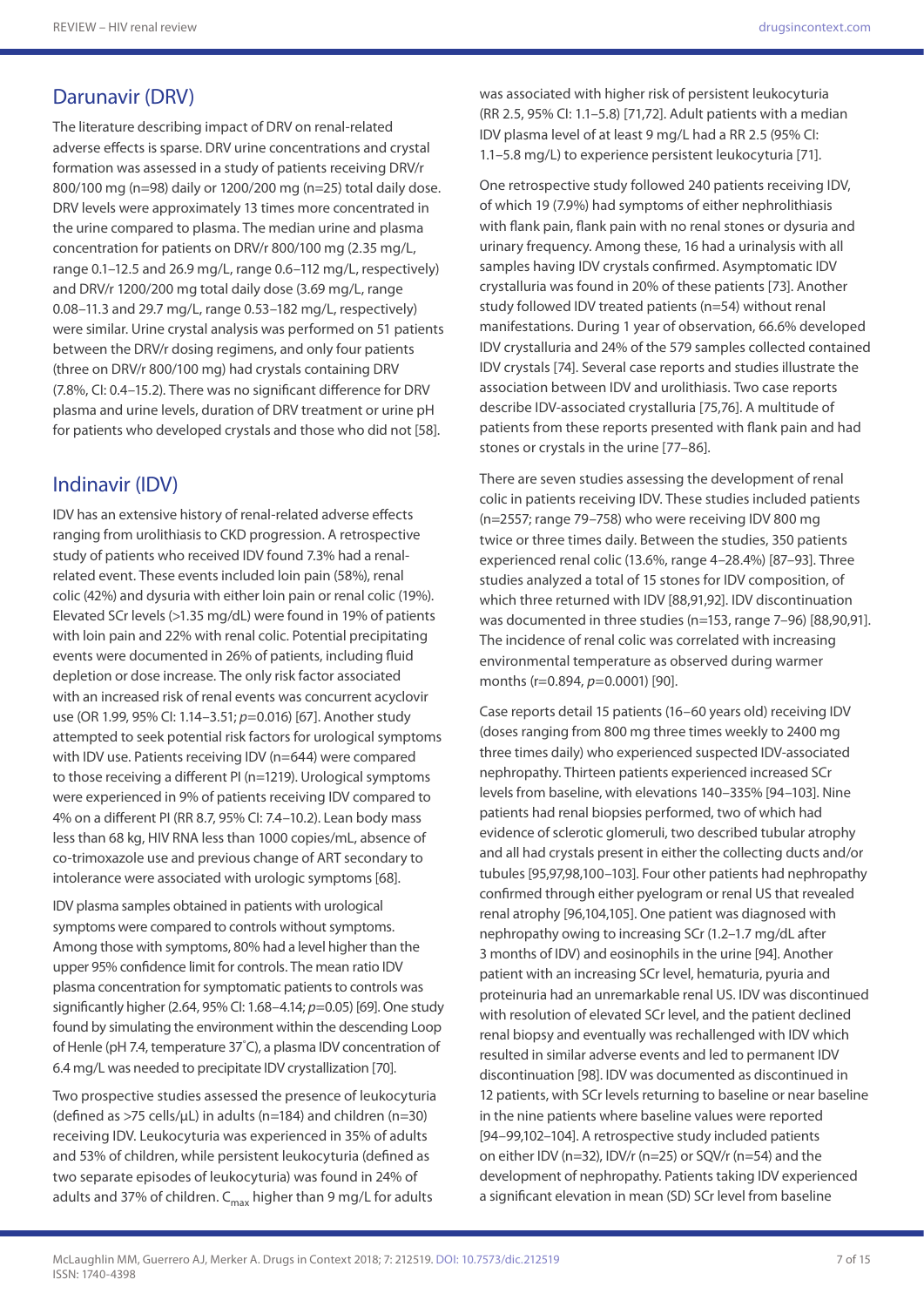(0.97 ± 0.17 to 1.05 ± 0.24 mg/dL, *p*=0.019) [106]. Another retrospective study followed patients receiving IDV (n=671) who developed interstitial nephritis (defined as pyuria with either an elevated SCr level from baseline or presence of urinary casts). A total of 14 patients (2%) met criteria and IDV was discontinued in 13 patients, with pyuria resolving in all cases [107].

Two case reports detail patients that developed an AKI secondary to a urinary obstruction from IDV [108,109]. One retrospective study reviewed patients receiving IDV (n=232) who developed a renal event (defined as SCr over 1.2 mg/dL or 50% increase from baseline). Thirty-three (14%) patients had a renal event [110]. A prospective study followed patients for up to 24 months and receiving IDV (n=555) with the endpoint being a 50% increase in SCr level from baseline. Thirty-five patients (6.3%) met this endpoint [91].

Several studies describe the use of IDV and CKD progression. Patients receiving IDV 2400 mg/day (n=106) were compared to those receiving either RTV (n=31) or NFV (n=30) for a SCr level elevation of 20% from baseline. Twenty (18.6%) of IDV patients developed a 20% elevation [111]. A retrospective review of PLWH receiving ART (n=7378) were followed to assess CKD progression (two consecutive measurements of eGFR ≤ 60 mL/min/1.73 m<sup>2</sup> using MDRD). Recent exposure to IDV was found to be associated with an increased risk for CKD (HR 2.03, 95% CI: 1.42–2.90; *p*=0.0001) [6]. Another large retrospective study assessed patients receiving ART (n=6843) including IDV (n=3156) and CKD progression (defined as eGFR  $\leq$  60 mL/min/1.73 m<sup>2</sup> twice and being 3 months apart or for baseline eGFR  $\leq 60$ mL/min/1.73 m<sup>2</sup> a 25% decline from baseline; eGFR calculated using Cockcroft–Gault). Patients had a 11% increased incidence of CKD progression for each additional year of IDV exposure (*p*=0.05) [62]. An additional study found patients receiving IDV had a significant mean decrease from baseline eGFR (mL/min/1.73 m<sup>2</sup>, using MDRD) for those with a baseline eGFR  $\geq$ 90 mL/min/1.73 m2 (–3.29, 95% CI: –5.25 to –1.32) and baseline eGFR ≤ 90 mL/min/1.73 m<sup>2</sup> (-2.14, 95% CI: -3.63 to -0.64) [112].

### Lopinavir/ritonavir (LPV/r)

A case series of patients who received LPV/r and developed renal colic was reported. Urolithiasis was confirmed through imaging for all patients. Two patients had a history of urolithiasis secondary to IDV therapy. Urolithiasis resolved for two patients without therapy modification [113]. When comparing the cumulative incidence of urinary stones for patients on LPV/r, EFV or DRV/r (5.4 urinary stones per 1000 patients, 95% CI: 3.2–7.6), there was a significantly lower risk of stone formation compared to ATV/r (20 urinary stones per 1000 patients, 95% CI: 13–30; *p*=0.001) [21]. A study reported two patients on LPV/r developing urinary crystals; however, they were primarily composed of calcium monohydrate and dehydrate [58].

There are several studies showing a potential link of LPV/r and CKD progression. A large study of 6843 patients receiving ART were followed until confirmed CKD progression

(eGFR <60 mL/min/1.73 m2 using Cockcroft–Gault or >25% decline if baseline eGFR <60 mL/min/1.73 m2). LPV/r had a significant increase in CKD progression with each additional year of exposure (8%, *p*=0.05) but was lower compared to other agents with significant progression (TDF 16%, IDV 11% and ATV 22%). The increase in CKD progression for LPV/r patients was only significant after 36 months of exposure [62]. Cumulative LPV/r exposure was a significant indicator for progression to eGFR <70 mL/min (adjusted incidence rate ratio [aIRR] 1.11/year, 95% CI: 1.05–1.17) and eGFR <60 mL/min (aIRR 1.2/year, 95% CI: 1.16–1.28) in a study of 22,603 patients [63]. An additional study determined LPV/r had a significantly increased risk of CKD progression (IRR 1.11 per year, 95% CI: 1.06–1.16; *p*=0.0001) and was independent of concurrent TDF administration [5].

### Nelfinavir (NFV)

There are two published case reports documenting NFV and renal-related adverse effects. One involved a patient receiving NFV who was previously on IDV presenting with right flank pain and hematuria. Renal US revealed right-sided nephrolithiasis and the patient received extracorporeal shock wave lithotripsy (ESWL). Symptoms resolved but returned 6 months later. ESWL was performed again and stone analysis showed a composition of NFV (99%) and IDV (1%) [114]. Another patient presented with asymptomatic AKI (SCr 0.9 mg/dL at baseline, 3.2 mg/dL on presentation). Renal US was unremarkable and kidney biopsy demonstrated tubules with intraluminal deposits and chronic TIN. Crystals were obtained and analyzed, of which the molecular weight was consistent with the molecular weight of NFV free base [48].

### Ritonavir (RTV)

There are several case reports describing nine patients who experienced AKI shortly after initiation of RTV at treatment doses (total daily dose ranged from 600 to 1200 mg). The percent SCr level increase compared to baseline ranged from 41 to 591%. RTV was discontinued in all patients, which resulted to a return of baseline SCr level in each patient [12,115–118]. One patient had developed pancreatorenal syndrome and the patient received hemodialysis for 16 days and the SCr level returned to baseline [12].

A retrospective study followed patients who received RTV 1200 mg daily (n=87) to assess the incidence of renal insufficiency (50% SCr level increase from baseline). Twelve patients met renal insufficiency criteria after starting RTV, with a median SCr level increase of 66% (range 51–242%). These 12 patients had a median eGFR decrease of 46 mL/min (range 21–96 mL/min); however, 10 had risk factors for SCr level elevations (sepsis, nephrotoxic agents, dehydration) [119].

## Saquinavir (SQV)

A case report described hematuria and renal stones in a patient receiving SQV 600 mg three times daily for several months.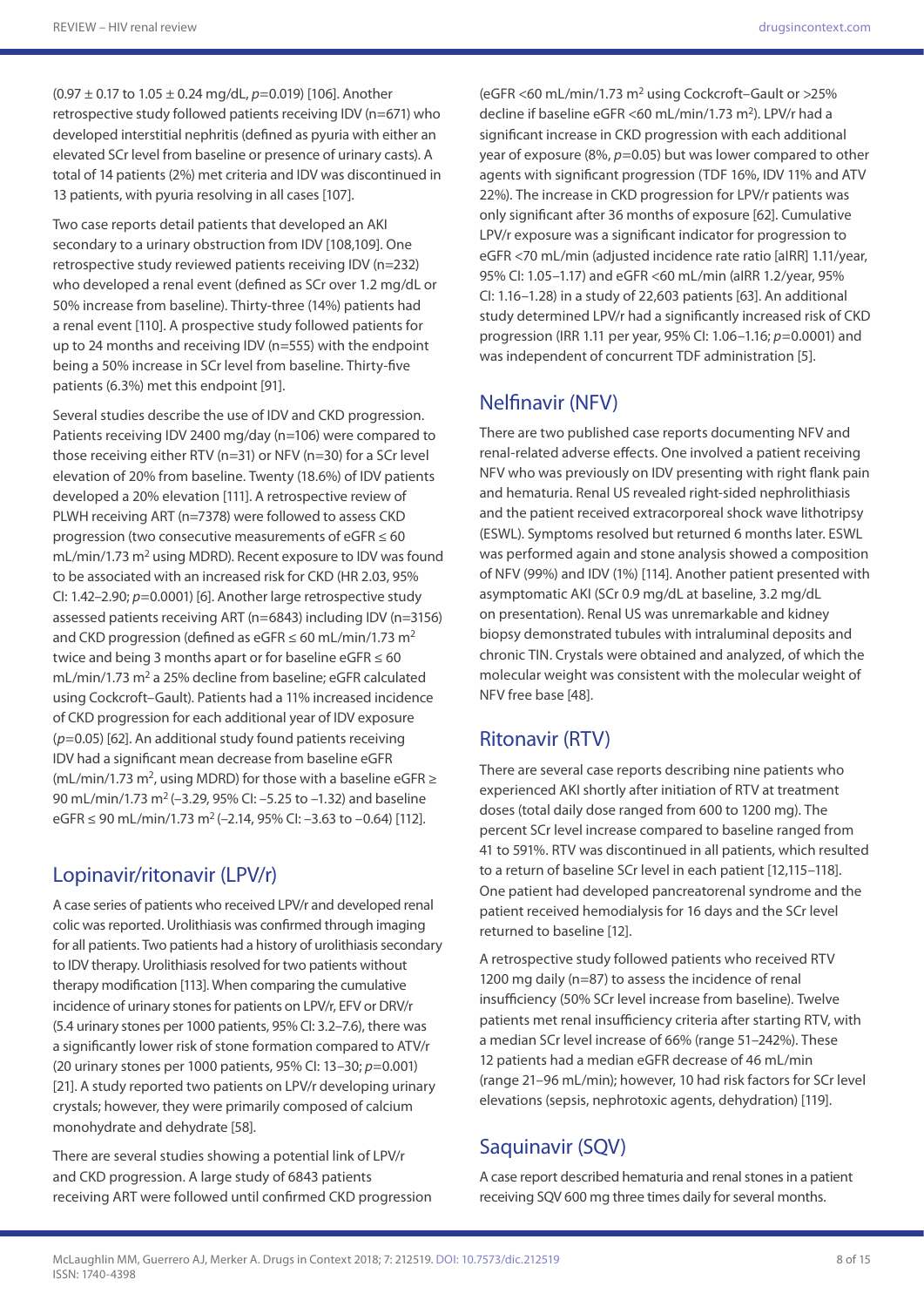The patient continued to experience symptoms with renal stones identified on multiple occasions. SQV was eventually discontinued with no report of renal colic over the next year [120]. Another patient received SQV 1800 mg daily and developed pancreatitis and elevated SCr level (3.7 mg/dL) which increased over several days (peaked at 7.4 mg/dL). SQV was discontinued and all values returned to normal 1 month after hospital discharge [12].

# **Fusion inhibitor**

#### Enfuvirtide (T20)

The T20 versus Optimized Regimen Only Study 1 (TORO 1) studied T20 when incorporated as a part of a three to five antiretroviral regimen in patients with multidrug resistant HIV-1 infection. Among 491 patients that received at least one dose of the fusion inhibitor, there was one patient that developed membranoproliferative glomerulonephritis 57 days after initiating treatment with T20, as part of a regimen consisting of TDF, 3TC, LPV/r, AMP and EFV. This patient had a past medical history of proteinuria, hematuria and diabetes. This treatment regimen was rechallenged on day 223 and the patient suffered a severe respiratory response with no increase in eosinophils from baseline [121]. Of note, no reports of renal injury with maraviroc were found.

# **Pharmacokinetic enhancer**

#### Cobicistat (COBI)

Two studies of COBI investigated the safety and efficacy in patients with mild/moderate renal function. One study evaluated the effects of estimated GFR and actual GFR in

mild/moderate renal function of otherwise healthy volunteers when receiving COBI (150 mg daily) only (n=18) [122]. The second study investigated patients switched from RTV to COBI in combination with either ATV or DRV (n=73) [123]. Both trials reported that participants on COBI had a small increase in SCr levels within the first week; however, this normalized once COBI was discontinued. McDonald et al. reported that there were three patients for whom SCr levels increased ≥ 0.4 mg/dL from baseline. However, no tubular abnormalities were associated with the increase and they continued receiving COBI [123]. As COBI does inhibit MATE1, a cationic renal transporter, this causes an increased SCr and decreased eGFR [122].

## **Conclusion**

There is a variety of potential renal-related adverse effects that may occur with non-TDF antiretroviral agents that are important to consider when initiating ART. These effects may include crystalluria, leukocyturia, nephritis, nephrolithiasis, nephropathy, renal colic and urolithiasis. The majority of literature available detailing renal impact of NRTIs, NNRTIs and INSTIs primarily involve case reports. Outside of TDF, ATV and IDV have the most available literature outlining a diverse range of renal-related adverse effects and use is cautioned in those already with existing renalrelated disease. Although many of these drugs are no longer recommended per some guidelines (e.g. US guidelines), past use of these agents may be relevant when assessing a patient for renal injury and certain patient populations may not have access to all agents.

**Disclosure and potential conflicts of interest:** The authors report no conflicts of interest. The International Committee of Medical Journal Editors (ICMJE) Potential Conflicts of Interests form for the authors are available for download at <http://www.drugsincontext.com/wp-content/uploads/2018/02/dic.212519-COI.pdf>

**Funding declaration:** This research did not receive any specific grant from funding agencies in the public, commercial or not-for-profit sectors.

**Copyright:** Copyright © 2018 McLaughlin MM, Guerrero AJ, Merker A. Published by Drugs in Context under Creative Commons License Deed CC BY NC ND 4.0 which allows anyone to copy, distribute, and transmit the article provided it is properly attributed in the manner specified below. No commercial use without permission.

**Correct attribution:** Copyright © 2018 McLaughlin MM, Guerrero AJ, Merker A.<https://doi.org/10.7573/dic.212519>. Published by Drugs in Context under Creative Commons License Deed CC BY NC ND 4.0.

**Article URL:** http://www.drugsincontext.com/renal-effects-of-non-tenofovir-antiretroviral-therapy-in-patients-living-with-hiv

**Correspondence:** Milena McLaughlin, PharmD, MSc, Midwestern University Chicago College of Pharmacy, Department of Pharmacy Practice, 555 31st St., Downers Grove, IL, 60515, USA. [mmclau@midwestern.edu](mailto:mmclau@midwestern.edu)

**Provenance:** invited; externally peer reviewed.

**Submitted:** 1 December 2017; **Peer review comments to author:** 15 January 2018; **Revised manuscript received:** 22 February 2018; **Accepted:** 22 February 2018; **Publication date:** 21 March 2018.

**Drugs in Context** is published by BioExcel Publishing Ltd. Registered office: Plaza Building, Lee High Road, London, England, SE13 5PT.

BioExcel Publishing Limited is registered in England Number 10038393. VAT GB 252772009.

For all manuscript and submissions enquiries, contact the Editorial office [dic.editorial@bioexcelpublishing.com](mailto:dic.editorial@bioexcelpublishing.com)

For all permissions, rights and reprints, contact David Hughes [david.hughes@bioexcelpublishing.com](mailto:david.hughes@bioexcelpublishing.com)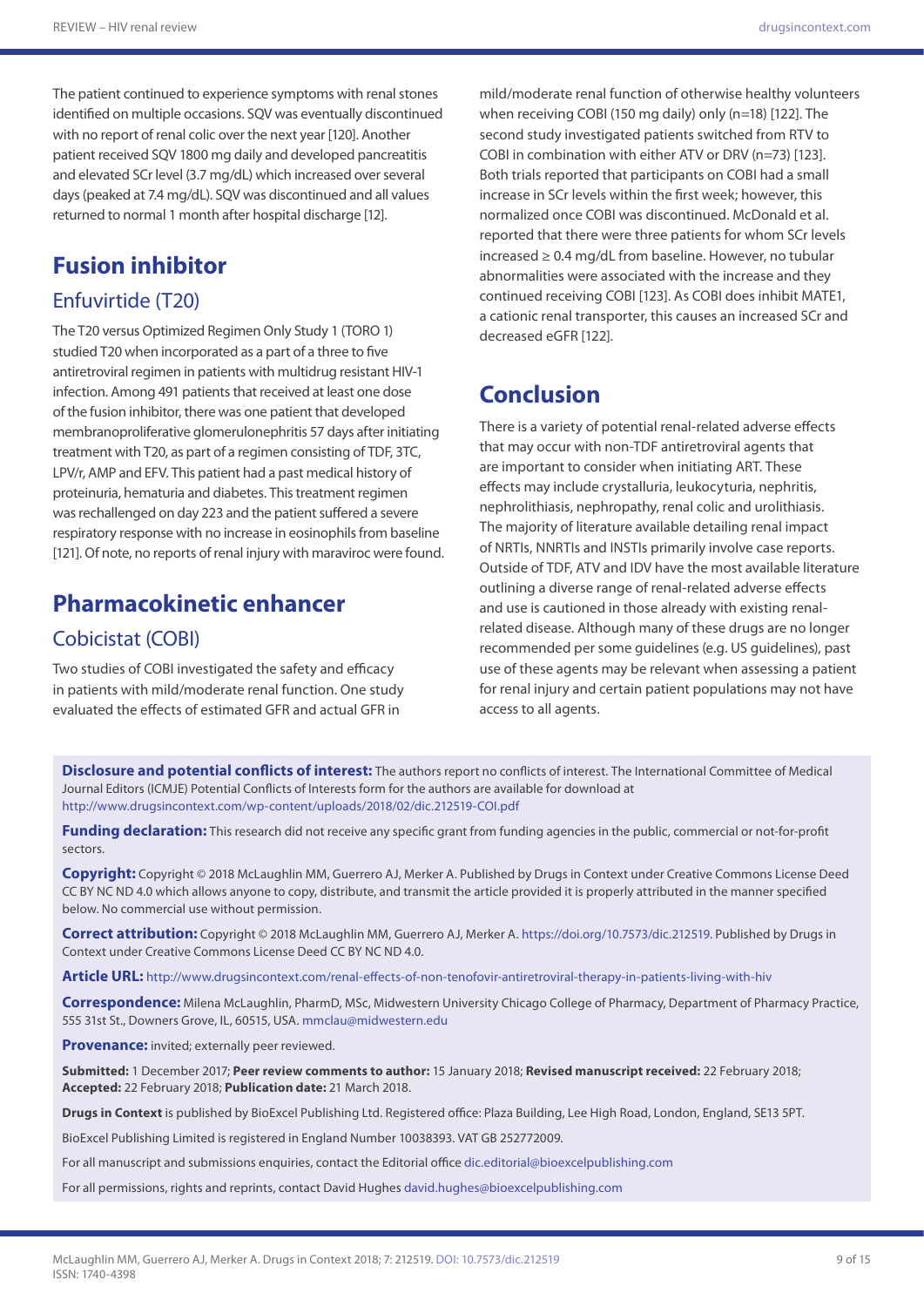# **References**

- 1. May MT, Gompels M, Delpech V, Porter K, Orkin C, Kegg S, Hay P, Johnson M, Palfreeman A, Gilson R, Chadwick D, Martin F, Hill T, Walsh J, Post F, Fisher M, Ainsworth J, Jose S, Leen C, Nelson M, Anderson J, Sabin C, Study UKCHC. Impact on life expectancy of HIV-1 positive individuals of CD4+ cell count and viral load response to antiretroviral therapy. AIDS. 2014;28(8):1193–202. <http://dx.doi.org/10.1097/QAD.0000000000000243>
- 2. Gupta SK, Eustace JA, Winston JA, Boydstun, II, Ahuja TS, Rodriguez RA, Tashima KT, Roland M, Franceschini N, Palella FJ, Lennox JL, Klotman PE, Nachman SA, Hall SD, Szczech LA. Guidelines for the management of chronic kidney disease in HIVinfected patients: Recommendations of the HIV Medicine Association of the Infectious Diseases Society of America. Clin Infect Dis. 2005;40(11):1559–85.<http://dx.doi.org/10.1086/430257>
- 3. Milburn J, Jones R, Levy JB. Renal effects of novel antiretroviral drugs. Nephrol Dial Transplant. 2017;32(3):434–9. [http://dx.doi.org/10.1093/ndt/gfw064](doi:http://dx.doi.org/10.1093/ndt/gfw064)
- 4. Izzedine H, Launay-Vacher V, Deray G. Antiviral drug-induced nephrotoxicity. Am J Kidney Dis. 2005;45(5):804–17. <https://dx.doi.org/10.1053/j.ajkd.2005.02.010>
- 5. Mocroft A, Lundgren JD, Ross M, Fux CA, Reiss P, Moranne O, Morlat P, Monforte A, Kirk O, Ryom L. Cumulative and current exposure to potentially nephrotoxic antiretrovirals and development of chronic kidney disease in HIV-positive individuals with a normal baseline estimated glomerular filtration rate: A prospective international cohort study. Lancet HIV. 2016;3(1):e23–32. [http://dx.doi.org/10.1016/s2352-3018\(15\)00211-8](http://dx.doi.org/10.1016/s2352-3018(15)00211-8)
- 6. Flandre P, Pugliese P, Cuzin L, Bagnis CI, Tack I, Cabie A, Poizot-Martin I, Katlama C, Brunet-Francois C, Yazdanpanah Y, Dellamonica P. Risk factors of chronic kidney disease in HIV-infected patients. Clin J Am Soc Nephrol. 2011;6(7):1700–7. <http://dx.doi.org/10.2215/cjn.09191010>
- 7. Ahmad M. Abacavir-induced reversible Fanconi syndrome with nephrogenic diabetes insipidus in a patient with acquired immunodeficiency syndrome. J Postgrad Med. 2006;52(4):296–7. http://www.jpgmonline.com/text.asp?2006/52/4/296/28158
- 8. Krishnan M, Nair R, Haas M, Atta MG. Acute renal failure in an HIV-positive 50-year-old man. Am J Kidney Dis. 2000;36(5):1075–8. https://doi.org/10.1053/ajkd.2000.19114
- 9. Crowther MA, Callaghan W, Hodsman AB, Mackie ID. Dideoxyinosine-associated nephrotoxicity. AIDS. 1993;7(1):131–2.
- 10. Izzedine H, Launay-Vacher V, Deray G. Fanconi syndrome associated with didanosine therapy. AIDS. 2005;19(8):844–5.
- 11. D'Ythurbide G, Goujard C, Mechai F, Blanc A, Charpentier B, Snanoudj R. Fanconi syndrome and nephrogenic diabetes insipidus associated with didanosine therapy in HIV infection: A case report and literature review. Nephrol Dial Transplant. 2007;22(12):3656–9.<http://dx.doi.org/10.1093/ndt/gfm467>
- 12. Stricker RB, Man KM, Bouvier DB, Goldberg DA, Mendiola AE. Pancreatorenal syndrome associated with combination antiretroviral therapy in HIV infection. Lancet. 1997;349(9067):1745–6. [http://dx.doi.org/10.1016/s0140-6736\(05\)62957-1](http://dx.doi.org/10.1016/s0140-6736(05)62957-1)
- 13. Nelson M, Azwa A, Sokwala A, Harania RS, Stebbing J. Fanconi syndrome and lactic acidosis associated with stavudine and lamivudine therapy. AIDS. 2008;22(11):1374–6. <http://dx.doi.org/10.1097/QAD.0b013e328303be50>
- 14. Morris AA, Baudouin SV, Snow MH. Renal tubular acidosis and hypophosphataemia after treatment with nucleoside reverse transcriptase inhibitors. AIDS. 2001;15(1):140–1.
- 15. Koch RO, Graziadei IW, Zangerle R, Romani N, Maier H, Vogel W. Acute hepatic failure and lactate acidosis associated with antiretroviral treatment for HIV. Wien Klin Wochenschr. 2003;115(3–4):135–40.
- 16. Mokrzycki MH, Harris C, May H, Laut J, Palmisano J. Lactic acidosis associated with stavudine administration: A report of five cases. Clin Infect Dis. 2000;30(1):198–200. <http://dx.doi.org/10.1086/313594>
- 17. Angel-Moreno-Maroto A, Suarez-Castellano L, Hernandez-Cabrera M, Perez-Arellano JL. Severe efavirenz-induced hypersensitivity syndrome (not-DRESS) with acute renal failure. J Infect. 2006;52(2):e39–40. <http://dx.doi.org/10.1016/j.jinf.2005.05.020>
- 18. Curry E, Thomas M, Yehia M. Renal impairment and hypersensitivity reaction due to efavirenz. Nephrology (Carlton). 2008;13(6):541. <http://dx.doi.org/10.1111/j.1440-1797.2008.00968.x>
- 19. Wirth GJ, Teuscher J, Graf JD, Iselin CE. Efavirenz-induced urolithiasis. Urol Res. 2006;34(4):288–9. <http://dx.doi.org/10.1007/s00240-006-0052-6>
- 20. Izzedine H, Valantin MA, Daudon M, Mohand HA, Caby F, Katlama C. Efavirenz urolithiasis. AIDS. 2007;21(14):1992. <http://dx.doi.org/10.1097/QAD.0b013e3282ef792f>
- 21. Rockwood N, Mandalia S, Bower M, Gazzard B, Nelson M. Ritonavir-boosted atazanavir exposure is associated with an increased rate of renal stones compared with efavirenz, ritonavir-boosted lopinavir and ritonavir-boosted darunavir. AIDS. 2011;25(13):1671–3. <http://dx.doi.org/10.1097/QAD.0b013e32834a1cd6>
- 22. Barbour TD, Furlong TJ, Finlayson RJ. Efavirenz-associated podocyte damage. AIDS. 2007;21(2):257–8. <http://dx.doi.org/10.1097/QAD.0b013e32801120d1>
- 23. Molina JM, Cahn P, Grinsztejn B, Lazzarin A, Mills A, Saag M, Supparatpinyo K, Walmsley S, Crauwels H, Rimsky LT, Vanveggel S, Boven K. Rilpivirine versus efavirenz with tenofovir and emtricitabine in treatment-naive adults infected with HIV-1 (ECHO):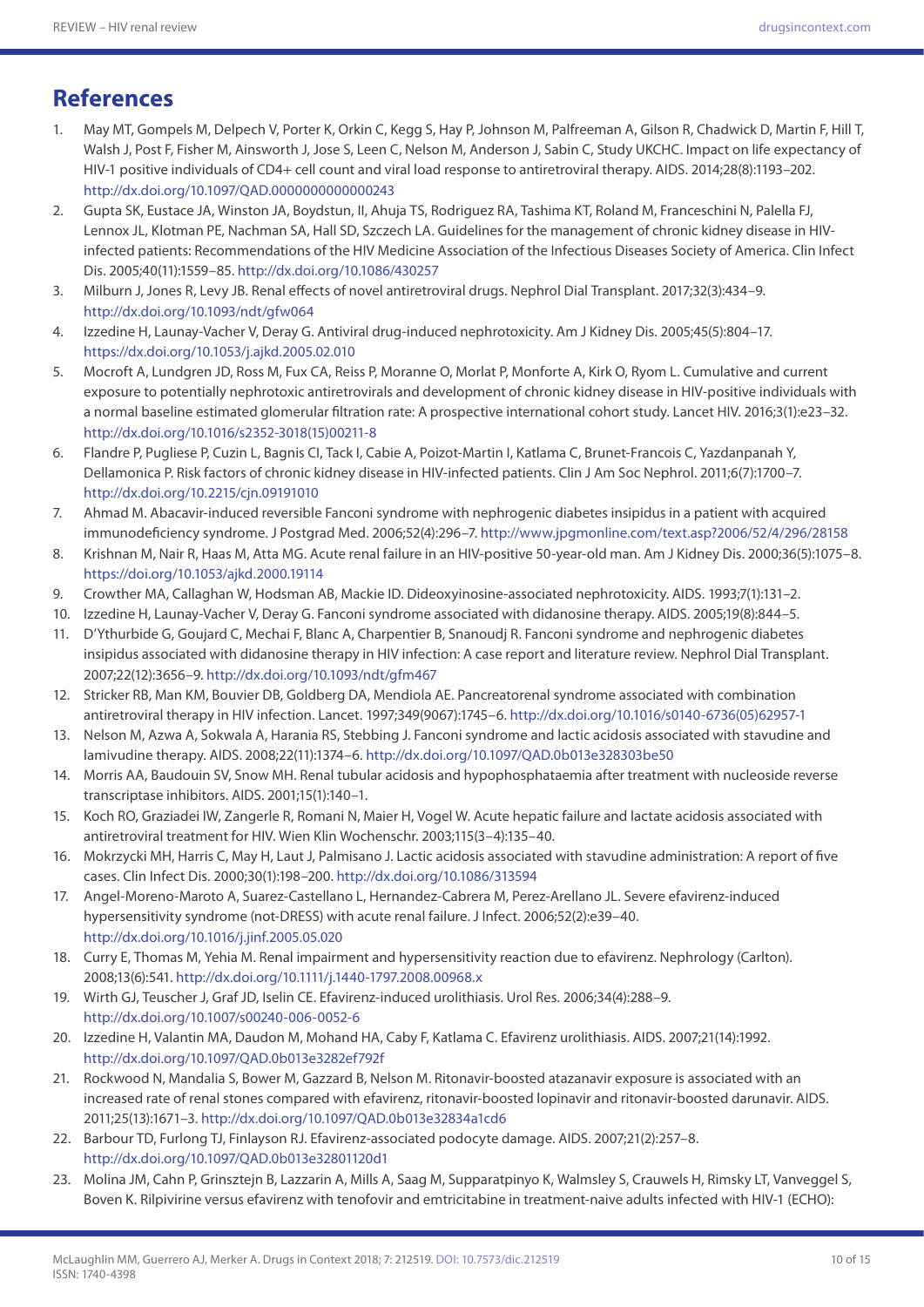A phase 3 randomised double-blind active-controlled trial. Lancet. 2011;378(9787):238–46. [http://dx.doi.org/10.1016/s0140-6736\(11\)60936-7](http://dx.doi.org/10.1016/s0140-6736(11)60936-7)

- 24. Cohen CJ, Molina JM, Cassetti I, Chetchotisakd P, Lazzarin A, Orkin C, Rhame F, Stellbrink HJ, Li T, Crauwels H, Rimsky L, Vanveggel S, Williams P, Boven K. Week 96 efficacy and safety of rilpivirine in treatment-naive, HIV-1 patients in two Phase III randomized trials. AIDS. 2013;27(6):939–50.<http://dx.doi.org/10.1097/QAD.0b013e32835cee6e>
- 25. Moss DM, Liptrott NJ, Curley P, Siccardi M, Back DJ, Owen A. Rilpivirine inhibits drug transporters ABCB1, slc22a1, and slc22a2 in vitro. Antimicrob Agents Chemother. 2013;57(11):5612–8.<http://dx.doi.org/10.1128/aac.01421-13>
- 26. Koteff J, Borland J, Chen S, Song I, Peppercorn A, Koshiba T, Cannon C, Muster H, Piscitelli SC. A Phase 1 study to evaluate the effect of dolutegravir on renal function via measurement of iohexol and para-aminohippurate clearance in healthy subjects. Br J Clin Pharmacol. 2013;75(4):990–6.<http://dx.doi.org/10.1111/j.1365-2125.2012.04440.x>
- 27. Reese MJ, Savina PM, Generaux GT, Tracey H, Humphreys JE, Kanaoka E, Webster LO, Harmon KA, Clarke JD, Polli JW. In vitro investigations into the roles of drug transporters and metabolizing enzymes in the disposition and drug interactions of dolutegravir, a HIV integrase inhibitor. Drug Metab Dispos. 2013;41(2):353–61.<http://dx.doi.org/10.1124/dmd.112.048918>
- 28. Eadon MT, Zhang H, Skaar TC, Hato T, Dagher PC, Gupta SK, Desta Z. A two-week regimen of high-dose integrase inhibitors does not cause nephrotoxicity in mice. Antivir Chem Chemother. 2015;24(2):72–6. <http://dx.doi.org/10.1177/2040206615595318>
- 29. Castellino S, Moss L, Wagner D, Borland J, Song I, Chen S, Lou Y, Min SS, Goljer I, Culp A, Piscitelli SC, Savina PM. Metabolism, excretion, and mass balance of the HIV-1 integrase inhibitor dolutegravir in humans. Antimicrob Agents Chemother. 2013;57(8):3536–46. <http://dx.doi.org/10.1128/AAC.00292-13>
- 30. Lindeman TA, Duggan JM, Sahloff EG. Evaluation of serum creatinine changes with integrase inhibitor use in human immunodeficiency virus-1 infected adults. Open Forum Infect Dis. 2016;3(2):ofw053. <http://dx.doi.org/10.1093/ofid/ofw053>
- 31. Stellbrink HJ, Reynes J, Lazzarin A, Voronin E, Pulido F, Felizarta F, Almond S, St Clair M, Flack N, Min S. Dolutegravir in antiretroviral-naive adults with HIV-1: 96-week results from a randomized dose-ranging study. AIDS. 2013;27(11):1771–8. <http://dx.doi.org/10.1097/QAD.0b013e3283612419>
- 32. Raffi F, Jaeger H, Quiros-Roldan E, Albrecht H, Belonosova E, Gatell JM, Baril JG, Domingo P, Brennan C, Almond S, Min S. Oncedaily dolutegravir versus twice-daily raltegravir in antiretroviral-naive adults with HIV-1 infection (SPRING-2 study): 96 week results from a randomised, double-blind, non-inferiority trial. Lancet Infect Dis. 2013;13(11):927–35. [http://dx.doi.org/10.1016/s1473-3099\(13\)70257-3](http://dx.doi.org/10.1016/s1473-3099(13)70257-3)
- 33. Ramanathan S, Mathias AA, German P, Kearney BP. Clinical pharmacokinetic and pharmacodynamic profile of the HIV integrase inhibitor elvitegravir. Clin Pharmacokinet. 2011;50(4):229–44. <http://dx.doi.org/10.2165/11584570-000000000-00000>
- 34. Beck-Engeser GB, Eilat D, Harrer T, Jack HM, Wabl M. Early onset of autoimmune disease by the retroviral integrase inhibitor raltegravir. Proc Natl Acad Sci U S A. 2009;106(49):20865–70. <http://dx.doi.org/10.1073/pnas.0908074106>
- 35. Vassallo M, Dunais B, Naqvi A, Garaffo R, Durant J. Raltegravir-induced nephrolithiasis: A case report. AIDS. 2012;26(10):1323–4. <http://dx.doi.org/10.1097/QAD.0b013e328353fda1>
- 36. Moreno A, Perez-Elias MJ, Casado JL, Fortun J, Barcena R, Quereda C, Del Campo S, Gutierrez C, Pastor O, Nuno J, Fernandez A, Moreno S. Raltegravir-based highly active antiretroviral therapy has beneficial effects on the renal function of human immunodeficiency virus-infected patients after solid organ transplantation. Liver Transpl. 2010;16(4):530–2. <http://dx.doi.org/10.1002/lt.22005>
- 37. Masia M, Enriquez R, Sirvent A, Gutierrez F. Severe acute renal failure associated with rhabdomyolysis during treatment with raltegravir. A call for caution. J Infect. 2010;61(2):189–90. <http://dx.doi.org/10.1016/j.jinf.2010.04.011>
- 38. Gupta SK, Mi D, Moe SM, Dube MP, Liu Z. Effects of switching from efavirenz to raltegravir on endothelial function, bone mineral metabolism, inflammation, and renal function: A randomized, controlled trial. J Acquir Immune Defic Syndr. 2013;64(3):279–83. https://doi.org/10.1097/QAI.0b013e3182a97c39
- 39. Feicke A, Rentsch KM, Oertle D, Strebel RT. Same patient, new stone composition: Amprenavir urinary stone. Antivir Ther. 2008;13(5):733–4. https://doi.org/10.5167/uzh-4758
- 40. Anderson PL, Lichtenstein KA, Gerig NE, Kiser JJ, Bushman LR. Atazanavir-containing renal calculi in an HIV-infected patient. AIDS. 2007;21(8):1060–2. <http://dx.doi.org/10.1097/QAD.0b013e3280c56ae1>
- 41. Chang HR, Pella PM. Atazanavir urolithiasis. N Engl J Med. 2006;355(20):2158–9.<http://dx.doi.org/10.1056/NEJMc061892>
- 42. Lanzafame M, Bonora S, Lattuada E, Calcagno A, Di Perri G, Concia E. Disappearance of renal stones in an HIV-1-infected patient after reduction of atazanavir dose. AIDS Res Hum Retroviruses. 2014;30(9):835–6.<http://dx.doi.org/10.1089/aid.2014.0134>
- 43. Pacanowski J, Poirier JM, Petit I, Meynard JL, Girard PM. Atazanavir urinary stones in an HIV-infected patient. AIDS. 2006;20(16):2131. <http://dx.doi.org/10.1097/01.aids.0000247571.88256.90>
- 44. Wang LC, Osterberg EC, David SG, Rosoff JS. Recurrent nephrolithiasis associated with atazanavir use. BMJ Case Rep. 2014;2014. <http://dx.doi.org/10.1136/bcr-2013-201565>
- 45. Chan-Tack KM, Truffa MM, Struble KA, Birnkrant DB. Atazanavir-associated nephrolithiasis: Cases from the US Food and Drug Administration's Adverse Event Reporting System. AIDS. 2007;21(9):1215–8. <http://dx.doi.org/10.1097/QAD.0b013e32813aee35>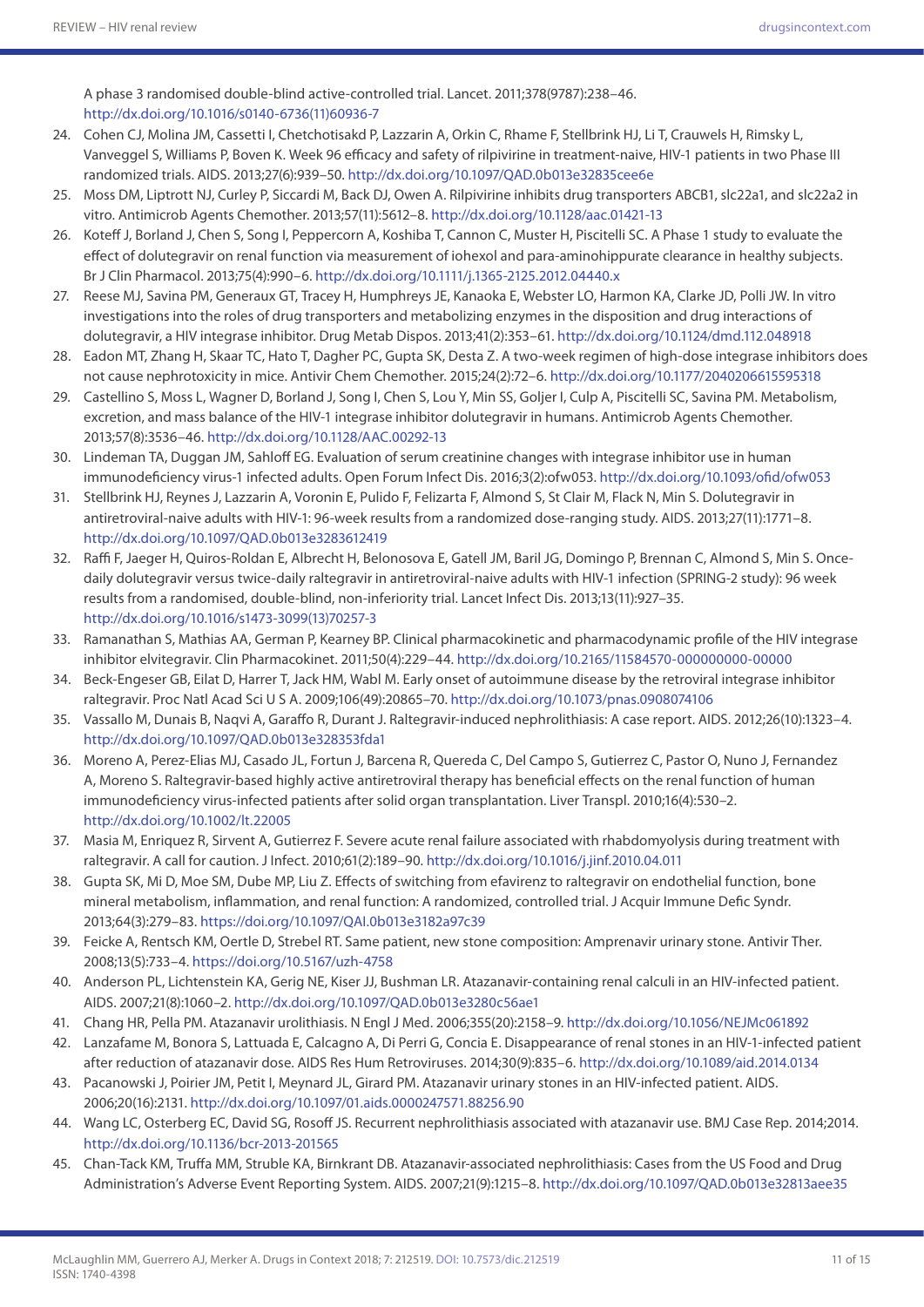- 46. Couzigou C, Daudon M, Meynard JL, Borsa-Lebas F, Higueret D, Escaut L, Zucman D, Liotier JY, Quencez JL, Asselah K, May T, Neau D, Vittecoq D. Urolithiasis in HIV-positive patients treated with atazanavir. Clin Infect Dis. 2007;45(8):e105–8. <http://dx.doi.org/10.1086/521930>
- 47. Lafaurie M, De Sousa B, Ponscarme D, Lapidus N, Daudon M, Weiss L, Rioux C, Fourn E, Katlama C, Molina JM. Clinical features and risk factors for atazanavir (ATV)-associated urolithiasis: A case-control study. PLoS One. 2014;9(11):e112836. <http://dx.doi.org/10.1371/journal.pone.0112836>
- 48. Hamada Y, Nishijima T, Watanabe K, Komatsu H, Tsukada K, Teruya K, Gatanaga H, Kikuchi Y, Oka S. High incidence of renal stones among HIV-infected patients on ritonavir-boosted atazanavir than in those receiving other protease inhibitor-containing antiretroviral therapy. Clin Infect Dis. 2012;55(9):1262–9.<http://dx.doi.org/10.1093/cid/cis621>
- 49. Nishijima T, Hamada Y, Watanabe K, Komatsu H, Kinai E, Tsukada K, Teruya K, Gatanaga H, Kikuchi Y, Oka S. Ritonavir-boosted darunavir is rarely associated with nephrolithiasis compared with ritonavir-boosted atazanavir in HIV-infected patients. PLoS One. 2013;8(10):e77268. <http://dx.doi.org/10.1371/journal.pone.0077268>
- 50. Coelho S, Aparicio SR, Manso R, Soto K. Quiz page June 2012: Kidney failure in an HIV-positive patient. Am J Kidney Dis. 2012;59(6):A27–30. <http://dx.doi.org/10.1053/j.ajkd.2012.03.005>
- 51. Inagaki I, Adachi M, Ito H, Yasuda M, Tsurumi H, Deguchi T, Seishima M. Atazanavir-induced urine crystals demonstrated by infrared spectroscopic analysis. Urol Int. 2015;94(1):121–4. <http://dx.doi.org/10.1159/000354735>
- 52. Izzedine H, M'Rad M B, Bardier A, Daudon M, Salmon D. Atazanavir crystal nephropathy. AIDS. 2007;21(17):2357–8. <http://dx.doi.org/10.1097/QAD.0b013e3282f17503>
- 53. Kanzaki G, Tsuboi N, Miyazaki Y, Yokoo T, Utsunomiya Y, Hosoya T. Diffuse tubulointerstitial nephritis accompanied by renal crystal formation in an HIV-infected patient undergoing highly active antiretroviral therapy. Intern Med. 2012;51(12):1543–8. https://doi.org/10.2169/internalmedicine.51.7093
- 54. Viglietti D, Verine J, De Castro N, Scemla A, Daudon M, Glotz D, Pillebout E. Chronic interstitial nephritis in an HIV type-1-infected patient receiving ritonavir-boosted atazanavir. Antivir Ther. 2011;16(1):119–21.<http://dx.doi.org/10.3851/imp1700>
- 55. Brewster UC, Perazella MA. Acute interstitial nephritis associated with atazanavir, a new protease inhibitor. Am J Kidney Dis. 2004;44(5):e81–4. https://doi.org/10.1053/j.ajkd.2004.07.017
- 56. Marinescu CI, Leyes M, Ribas MA, Penaranda M, Murillas J, Campins AA, Martin-Pena L, Barcelo B, Barcelo-Campomar C, Grases F, Frontera G, Riera Jaume M. Relationships between serum levels of atazanavir and renal toxicity or lithiasis. AIDS Res Treat. 2015;2015106954. <http://dx.doi.org/10.1155/2015/106954>
- 57. Nishijima T, Tsuchiya K, Tanaka N, Joya A, Hamada Y, Mizushima D, Aoki T, Watanabe K, Kinai E, Honda H, Yazaki H, Tanuma J, Tsukada K, Teruya K, Kikuchi Y, Oka S, Gatanaga H. Single-nucleotide polymorphisms in the UDP-glucuronosyltransferase 1a-3′ untranslated region are associated with atazanavir-induced nephrolithiasis in patients with HIV-1 infection: A pharmacogenetic study. J Antimicrob Chemother. 2014;69(12):3320–8. <http://dx.doi.org/10.1093/jac/dku304>
- 58. de Lastours V, Ferrari Rafael De Silva E, Daudon M, Porcher R, Loze B, Sauvageon H, Molina JM. High levels of atazanavir and darunavir in urine and crystalluria in asymptomatic patients. J Antimicrob Chemother. 2013;68(8):1850–6. <http://dx.doi.org/10.1093/jac/dkt125>
- 59. Cervero M, Navas E, Agud JL, Garcia-Benaya E, Mon C. Atazanavir-related renal insufficiency without concurrent tenofovir. Enferm Infecc Microbiol Clin. 2009;27(8):489–90.<http://dx.doi.org/10.1016/j.eimc.2008.12.007>
- 60. Van den Eynde E, Ferrer E, Podzamczer D. Acute renal failure and liver toxicity in an HIV/hepatitis C coinfected patient receiving telaprevir and boosted atazanavir. AIDS. 2014;28(10):1538–9. <http://dx.doi.org/10.1097/qad.0000000000000265>
- 61. Young B, Squires KE, Tashima K, Henry K, Schneider S, LaMarca A, Zhao HH, Ross LL, Shaefer MS. Estimated glomerular filtration rates through 144 weeks on therapy in HIV-1-infected subjects receiving atazanavir/ritonavir and abacavir/lamivudine or simplified to unboosted atazanavir/abacavir/lamivudine. HIV Clin Trials. 2015;16(4):125-9. <http://dx.doi.org/10.1179/1528433614z.0000000017>
- 62. Mocroft A, Kirk O, Reiss P, De Wit S, Sedlacek D, Beniowski M, Gatell J, Phillips AN, Ledergerber B, Lundgren JD. Estimated glomerular filtration rate, chronic kidney disease and antiretroviral drug use in HIV-positive patients. AIDS. 2010;24(11):1667–78. <http://dx.doi.org/10.1097/QAD.0b013e328339fe53>
- 63. Ryom L, Mocroft A, Kirk O, Worm SW, Kamara DA, Reiss P, Ross M, Fux CA, Morlat P, Moranne O, Smith C, Lundgren JD. Association between antiretroviral exposure and renal impairment among HIV-positive persons with normal baseline renal function: The D:A:D study. J Infect Dis. 2013;207(9):1359–69.<http://dx.doi.org/10.1093/infdis/jit043>
- 64. Teofilo E, Rocha-Pereira N, Kuhlmann B, Antela A, Knechten H, Santos J, Jimenez-Exposito MJ. Long-term efficacy, tolerability, and renal safety of atazanavir/ritonavir-based antiretroviral therapy in a cohort of treatment-naive patients with HIV-1 infection: The REMAIN study. HIV Clin Trials. 2016;17(1):17–28. <http://dx.doi.org/10.1080/15284336.2015.1112494>
- 65. Dbeibo L, Arif S, He F, Gupta SK. Frequency of atazanavir-associated leukocyturia development and renal function decline. AIDS. 2016;30(9):1488–9.<http://dx.doi.org/10.1097/qad.0000000000001061>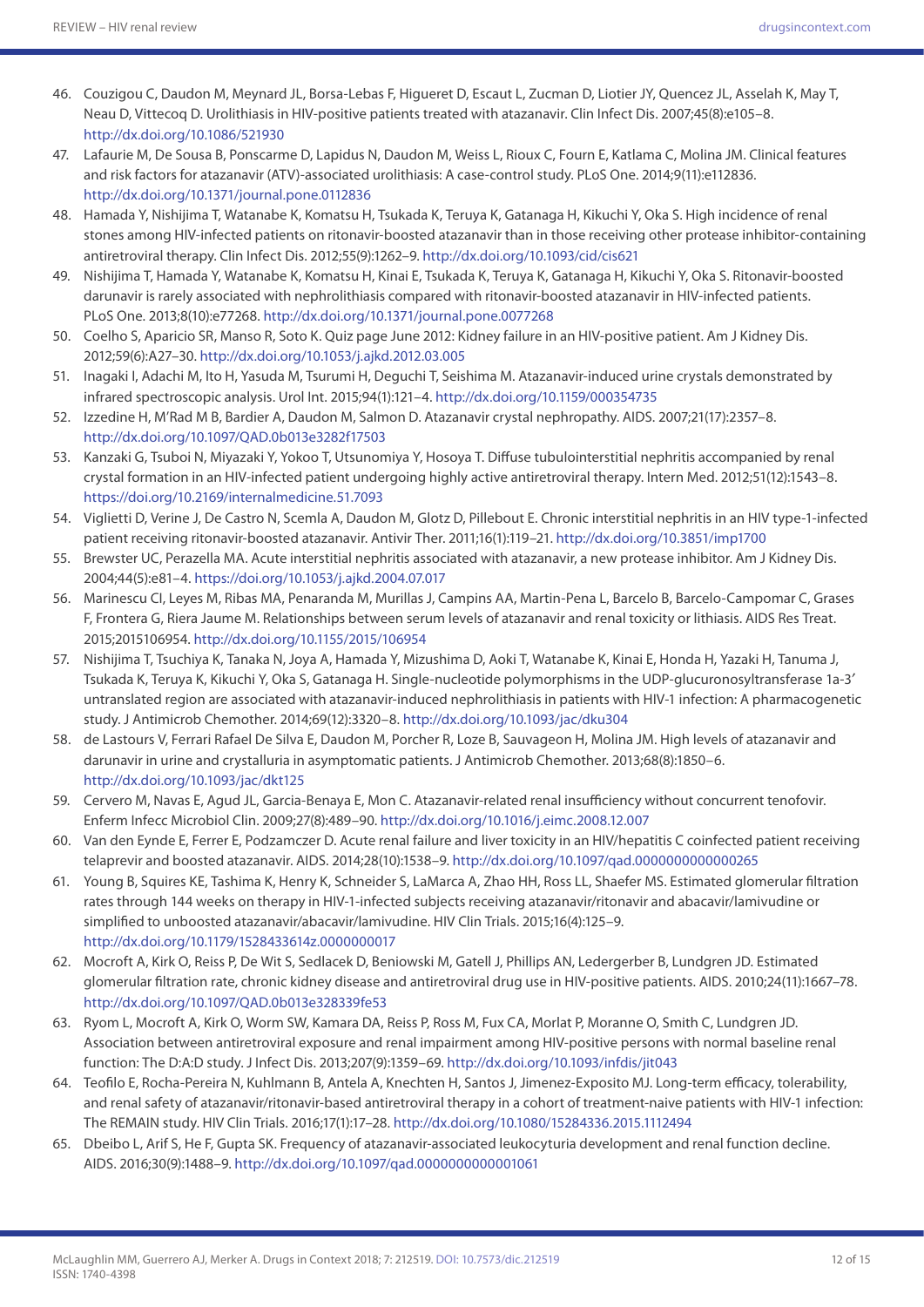- 66. Luz AJ, Poeta J, Linden R, Antunes MV, Caminha LI, Callegari-Jacques SM, Sprinz E. Association between atazanavir plasma levels and renal function in HIV-positive individuals on antiretroviral therapy with undetectable viral load. Int J Antimicrob Agents. 2013;41(5):497–8.<http://dx.doi.org/10.1016/j.ijantimicag.2013.01.013>
- 67. Herman JS, Ives NJ, Nelson M, Gazzard BG, Easterbrook PJ. Incidence and risk factors for the development of indinavir-associated renal complications. J Antimicrob Chemother. 2001;48(3):355–60. https://doi.org/10.1093/jac/48.3.355
- 68. Dieleman JP, Sturkenboom MC, Jambroes M, Gyssens IC, Weverling GJ, ten Veen JH, Schrey G, Reiss P, Stricker BH. Risk factors for urological symptoms in a cohort of users of the HIV protease inhibitor indinavir sulfate: The ATHENA cohort. Arch Intern Med. 2002;162(13):1493–501. https://doi.org/10.1001/archinte.162.13.1493
- 69. Dieleman JP, Gyssens IC, van der Ende ME, de Marie S, Burger DM. Urological complaints in relation to indinavir plasma concentrations in HIV-infected patients. AIDS. 1999;13(4):473–8.
- 70. Salahuddin S, Kok DJ, Buchholz NN. Influence of body temperature on indinavir crystallization under loop of Henle conditions. J Antimicrob Chemother. 2007;59(1):114–7.<http://dx.doi.org/10.1093/jac/dkl436>
- 71. Dieleman JP, van Rossum AM, Stricker BC, Sturkenboom MC, de Groot R, Telgt D, Blok WL, Burger DM, Blijenberg BG, Zietse R, Gyssens IC. Persistent leukocyturia and loss of renal function in a prospectively monitored cohort of HIV-infected patients treated with indinavir. J Acquir Immune Defic Syndr. 2003;32(2):135–42. https://doi.org/10.1097/00126334-200302010-00004
- 72. van Rossum AM, Dieleman JP, Fraaij PL, Cransberg K, Hartwig NG, Burger DM, Gyssens IC, de Groot R. Persistent sterile leukocyturia is associated with impaired renal function in human immunodeficiency virus type 1-infected children treated with indinavir. Pediatrics. 2002;110(2 Pt 1):e19. https://doi.org/10.1542/peds.110.2.e19
- 73. Kopp JB, Miller KD, Mican JA, Feuerstein IM, Vaughan E, Baker C, Pannell LK, Falloon J. Crystalluria and urinary tract abnormalities associated with indinavir. Ann Intern Med. 1997;127(2):119–25. https://doi.org/10.7326/0003-4819-127-2-199707150-00004
- 74. Gagnon RF, Tecimer SN, Watters AK, Tsoukas CM. Prospective study of urinalysis abnormalities in HIV-positive individuals treated with indinavir. Am J Kidney Dis. 2000;36(3):507–15.<http://dx.doi.org/10.1053/ajkd.2000.9791>
- 75. Anglicheau D, Duvic C, Nedelec G. Sudden anuria due to indinavir crystalluria. Nephron. 2000;86(3):364–5. <http://dx.doi.org/10.1159/000045803>
- 76. Famularo G, Di Toro S, Moretti S, De Simone C. Symptomatic crystalluria associated with indinavir. Ann Pharmacother. 2000;34(12):1414–8. <http://dx.doi.org/10.1345/aph.10092>
- 77. Berns JS, Cohen RM, Silverman M, Turner J. Acute renal failure due to indinavir crystalluria and nephrolithiasis: Report of two cases. Am J Kidney Dis. 1997;30(4):558–60. [https://doi.org/10.1016/S0272-6386\(97\)90316-4](https://doi.org/10.1016/S0272-6386(97)90316-4)
- 78. Blake SP, McNicholas MM, Raptopoulos V. Nonopaque crystal deposition causing ureteric obstruction in patients with HIV undergoing indinavir therapy. AJR Am J Roentgenol. 1998;171(3):717–20.<http://dx.doi.org/10.2214/ajr.171.3.9725303>
- 79. Bruce RG, Munch LC, Hoven AD, Jerauld RS, Greenburg R, Porter WH, Rutter PW. Urolithiasis associated with the protease inhibitor indinavir. Urology. 1997;50(4):513–8. [http://dx.doi.org/10.1016/s0090-4295\(97\)00399-3](http://dx.doi.org/10.1016/s0090-4295(97)00399-3)
- 80. Daudon M, Estepa L, Viard JP, Joly D, Jungers P. Urinary stones in HIV-1-positive patients treated with indinavir. Lancet. 1997;349(9061):1294–5. [https://doi.org/10.1016/S0140-6736\(05\)62506-8](https://doi.org/10.1016/S0140-6736(05)62506-8)
- 81. Gentle DL, Stoller ML, Jarrett TW, Ward JF, Geib KS, Wood AF. Protease inhibitor-induced urolithiasis. Urology. 1997;50(4):508–11. [http://dx.doi.org/10.1016/s0090-4295\(97\)00401-9](http://dx.doi.org/10.1016/s0090-4295(97)00401-9)
- 82. Kalaitzis C, Dimitriadis G, Tsatidis T, Kuntz R, Touloupidis S, Kelidis G. Treatment of indinavir sulfate induced urolithiasis in HIV-positive patients. Int Urol Nephrol. 2002;34(1):13–5. https://doi.org/10.1023/A:1021340915465
- 83. Kohan AD, Armenakas NA, Fracchia JA. Indinavir urolithiasis: An emerging cause of renal colic in patients with Human Immunodeficiency Virus. J Urol. 1999;161(6):1765–8. [https://doi.org/10.1016/S0022-5347\(05\)68795-2](https://doi.org/10.1016/S0022-5347(05)68795-2)
- 84. Polhemus ME, Aronson NE. Persistent nephrolithiasis after discontinuation of indinavir therapy. Clin Infect Dis. 1998;27(6):1536–7. https://doi.org/10.1086/517740
- 85. Sundaram CP, Saltzman B. Urolithiasis associated with protease inhibitors. J Endourol. 1999;13(4):309–12. <http://dx.doi.org/10.1089/end.1999.13.309>
- 86. Witte M, Tobon A, Gruenenfelder J, Goldfarb R, Coburn M. Anuria and acute renal failure resulting from indinavir sulfate induced nephrolithiasis. J Urol. 1998;159(2):498–9. [https://doi.org/10.1016/S0022-5347\(01\)63960-0](https://doi.org/10.1016/S0022-5347(01)63960-0)
- 87. Brodie SB, Keller MJ, Ewenstein BM, Sax PE. Variation in incidence of indinavir-associated nephrolithiasis among HIV-positive patients. AIDS. 1998;12(18):2433–7. https://doi.org/10.1097/00002030-199818000-00012
- 88. Hermieu J, Prevot M, Ravery V, Sauty L, Moulinier F, Delmas V, Bouvet E, Boccon-Gibod L. Urolithiasis and the protease inhibitor indinavir. Eur Urol. 1999;35(3):239–41. https://doi.org/10.1159/000019854
- 89. Malavaud B, Dinh B, Bonnet E, Izopet J, Payen JL, Marchou B. Increased incidence of indinavir nephrolithiasis in patients with hepatitis B or C virus infection. Antivir Ther. 2000;5(1):3–5.
- 90. Martinez E, Leguizamon M, Mallolas J, Miro JM, Gatell JM. Influence of environmental temperature on incidence of indinavirrelated nephrolithiasis. Clin Infect Dis. 1999;29(2):422–5. <http://dx.doi.org/10.1086/520226>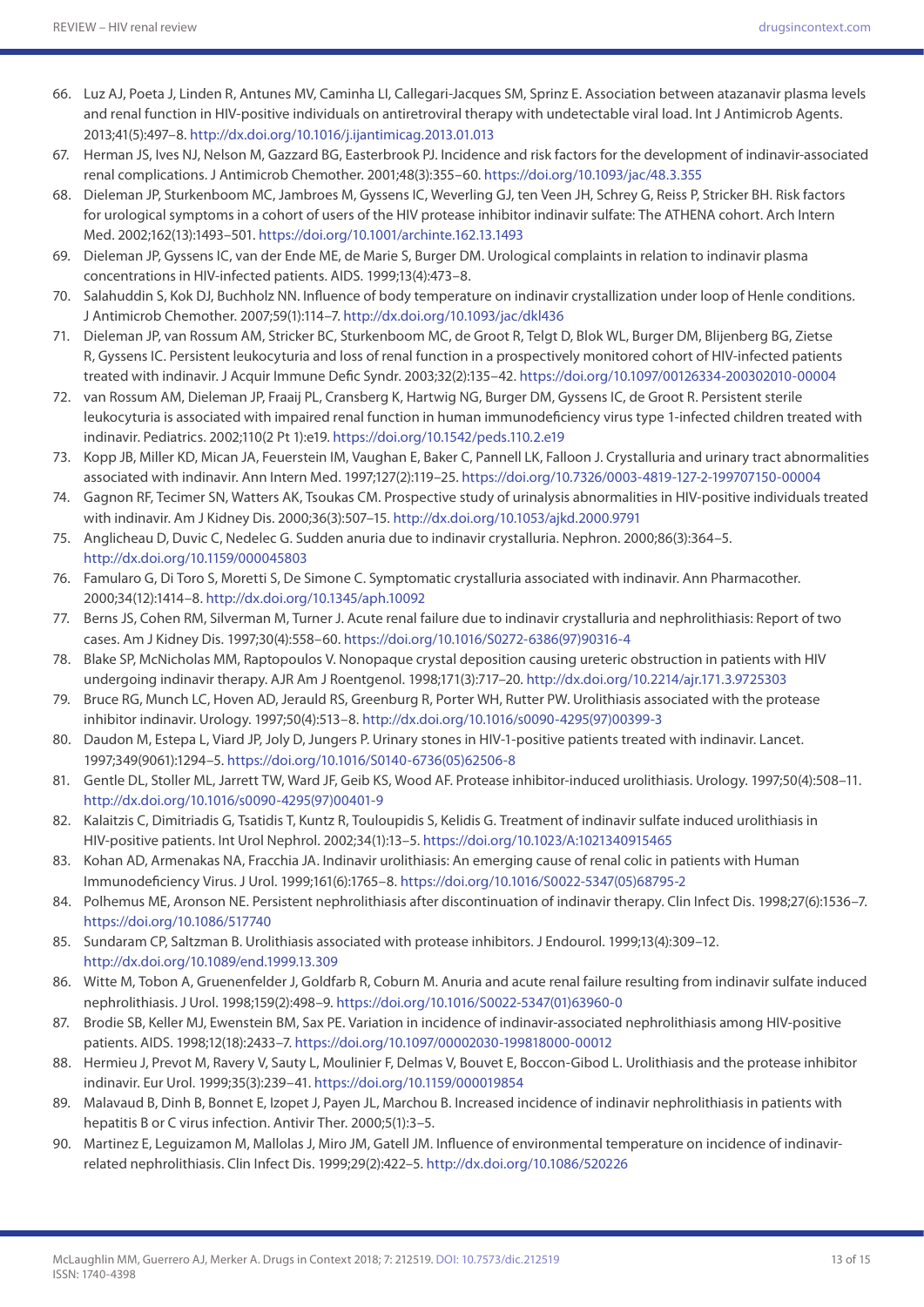- 91. Meraviglia P, Angeli E, Del Sorbo F, Rombola G, Vigano P, Orlando G, Cordier L, Faggion I, Cargnel A. Risk factors for indinavirrelated renal colic in HIV patients: Predictive value of indinavir dose/body mass index. AIDS. 2002;16(15):2089–93.
- 92. Reiter WJ, Schon-Pernerstorfer H, Dorfinger K, Hofbauer J, Marberger M. Frequency of urolithiasis in individuals seropositive for human immunodeficiency virus treated with indinavir is higher than previously assumed. J Urol. 1999;161(4):1082–4. [https://doi.org/10.1016/S0022-5347\(01\)61595-7](https://doi.org/10.1016/S0022-5347(01)61595-7)
- 93. Saltel E, Angel JB, Futter NG, Walsh WG, O'Rourke K, Mahoney JE. Increased prevalence and analysis of risk factors for indinavir nephrolithiasis. J Urol. 2000;164(6):1895–7. [https://doi.org/10.1016/S0022-5347\(05\)66911-X](https://doi.org/10.1016/S0022-5347(05)66911-X)
- 94. Ascher DP, Lucy MD. Indinavir sulfate renal toxicity in a pediatric hemophiliac with HIV infection. Ann Pharmacother. 1997;31(10):1146–9.<http://dx.doi.org/10.1177/106002809703101005>
- 95. Grabe DW, Eisele G, Miller C, Singh J, Stein D. Indinavir-induced nephropathy. Clin Nephrol. 1999;51(3):181–3.
- 96. Hanabusa H, Tagami H, Hataya H. Renal atrophy associated with long-term treatment with indinavir. N Engl J Med. 1999;340(5):392–3.<http://dx.doi.org/10.1056/nejm199902043400515>
- 97. Jaradat M, Phillips C, Yum MN, Cushing H, Moe S. Acute tubulointerstitial nephritis attributable to indinavir therapy. Am J Kidney Dis. 2000;35(4):E16. [https://doi.org/10.1016/S0272-6386\(00\)70034-5](https://doi.org/10.1016/S0272-6386(00)70034-5)
- 98. Marroni M, Gaburri M, Mecozzi F, Baldelli F. Acute interstitial nephritis secondary to the administration of indinavir. Ann Pharmacother. 1998;32(7–8):843–4.<http://dx.doi.org/10.1345/aph.18004>
- 99. Martinez F, Mommeja-Marin H, Estepa-Maurice L, Beaufils H, Bochet M, Daudon M, Deray G, Katlama C. Indinavir crystal deposits associated with tubulointerstitial nephropathy. Nephrol Dial Transplant. 1998;13(3):750–3. https://doi.org/10.1093/ndt/13.3.750
- 100. Perazella MA, Kashgarian M, Cooney E. Indinavir nephropathy in an AIDS patient with renal insufficiency and pyuria. Clin Nephrol. 1998;50(3):194–6.
- 101. Rajs J, Blaxhult A, Sundelin B. Sudden unexpected death as a consequence of indinavir-induced nephropathy. A case report. APMIS. 2000;108(9):581–3.
- 102. Reilly RF, Tray K, Perazella MA. Indinavir nephropathy revisited: A pattern of insidious renal failure with identifiable risk factors. Am J Kidney Dis. 2001;38(4):E23. https://doi.org/10.1053/ajkd.2001.27732
- 103. Tashima KT, Horowitz JD, Rosen S. Indinavir nephropathy. N Engl J Med. 1997;336(2):138–40. <http://dx.doi.org/10.1056/nejm199701093360215>
- 104. Cattelan AM, Trevenzoli M, Naso A, Meneghetti F, Cadrobbi P. Severe hypertension and renal atrophy associated with indinavir. Clin Infect Dis. 2000;30(3):619–21. <http://dx.doi.org/10.1086/313728>
- 105. Dieleman JP, van der Feltz M, Bangma CH, Stricker BH, van der Ende ME. Papillary necrosis associated with the HIV protease inhibitor indinavir. Infection. 2001;29(4):232–3. https://doi.org/10.1007/s15010-001-1105-y
- 106. Padberg J, Fritsche L, Bergmann F, Schurmann D, Suttorp N. Nephropathy and renal colic in patients treated with indinavir, ritonavir plus indinavir or ritonavir plus saquinavir. AIDS. 1999;13(15):2173–4.
- 107. Kopp JB, Falloon J, Filie A, Abati A, King C, Hortin GL, Mican JM, Vaughan E, Miller KD. Indinavir-associated interstitial nephritis and urothelial inflammation: Clinical and cytologic findings. Clin Infect Dis. 2002;34(8):1122–8. <http://dx.doi.org/10.1086/339486>
- 108. Grunke M, Valerius T, Manger B, Kalden JR, Harrer T. Renal dysfunction in a human immunodeficiency virus-infected patient who was treated with indinavir. Clin Infect Dis. 1997;25(5):1270–1. https://doi.org/10.1086/516978
- 109. Rodriguez-Hernandez MJ, Viciana P, Cordero E, de Alarcon A, Herrero M. Acute renal failure caused by indinavir in a patient with a single functioning kidney. Eur J Clin Microbiol Infect Dis. 1999;18(5):386–7.
- 110. Guery B, Tubiana R, Martinez F, Jacquiaud C, Bochet M, Katlama C, Deray G. Renal tolerance of indinavir in HIV-positive patients. Nephron. 1999;82(1):72. <http://dx.doi.org/10.1159/000045370>
- 111. Boubaker K, Sudre P, Bally F, Vogel G, Meuwly JY, Glauser MP, Telenti A. Changes in renal function associated with indinavir. AIDS. 1998;12(18):F249–54.
- 112. Rasch MG, Engsig FN, Feldt-Rasmussen B, Kirk O, Kronborg G, Pedersen C, Gerstoft J, Obel N. Renal function and incidence of chronic kidney disease in HIV patients: A Danish cohort study. Scand J Infect Dis. 2012;44(9):689–96. <http://dx.doi.org/10.3109/00365548.2012.673730>
- 113. Doco-Lecompte T, Garrec A, Thomas L, Trechot P, May T, Rabaud C. Lopinavir-ritonavir (Kaletra) and lithiasis: Seven cases. AIDS. 2004;18(4):705–6.
- 114. Engeler DS, John H, Rentsch KM, Ruef C, Oertle D, Suter S. Nelfinavir urinary stones. J Urol. 2002;167(3):1384–5. [https://doi.org/10.1016/S0022-5347\(05\)65307-4](https://doi.org/10.1016/S0022-5347(05)65307-4)
- 115. Benveniste O, Longuet P, Duval X, Le Moing V, Leport C, Vilde JL. Two episodes of acute renal failure, rhabdomyolysis, and severe hepatitis in an AIDS patient successively treated with ritonavir and indinavir. Clin Infect Dis. 1999;28(5):1180–1. <http://dx.doi.org/10.1086/517777>
- 116. Chugh S, Bird R, Alexander EA. Ritonavir and renal failure. N Engl J Med. 1997;336(2):138. <http://dx.doi.org/10.1056/nejm199701093360214>